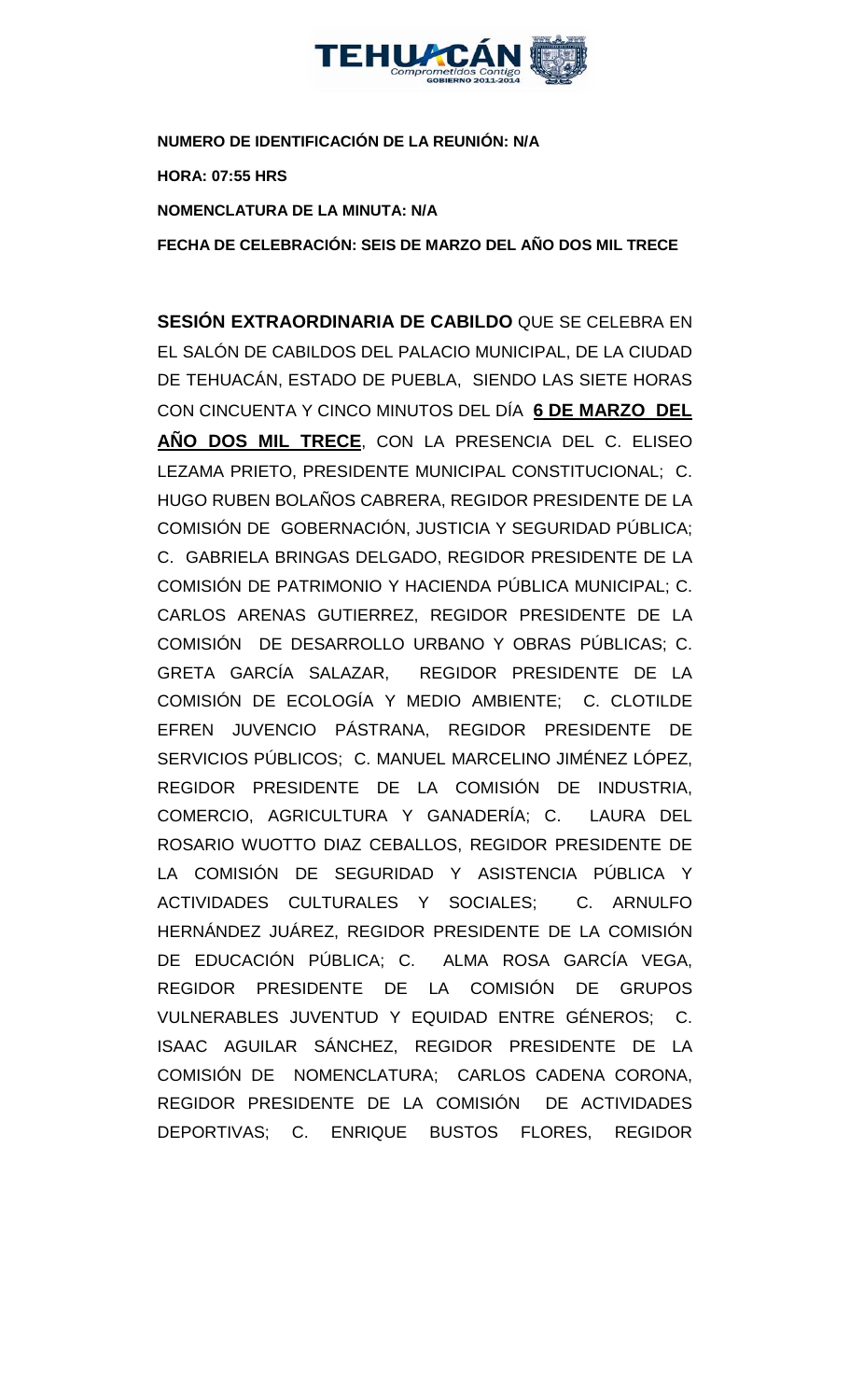PRESIDENTE DE LA COMISIÓN DE PATRIMONIO HISTÓRICO; C. LIC. ROBERTO IVÁN LINARES CHÁVEZ, SÍNDICO MUNICIPAL, ASÍ COMO EL C. DR. JOSÉ ORLANDO CUALLO CINTA, SECRETARIO DEL AYUNTAMIENTO QUIEN DA FE.---------------------------------------------

UNA VEZ QUE SE HA PASADO LISTA DE ASISTENCIA SE INFORMA LO SIGUIENTE:

NO SE ENCUENTRA PRESENTE EN ESTA SESIÓN DE CABILDO EL C. REGIDOR ENRIQUE BUSTOS FLORES.

SEÑOR PRESIDENTE LE COMUNICO QUE SE ENCUENTRAN 13 DE LOS MIEMBROS DEL CABILDO, POR LO ANTERIOR SE DECLARA EL QUÓRUM LEGAL PARA CONTINUAR CON LA PRESENTE SESIÓN DE CABILDO.

EL C. DR. JOSÉ ORLANDO CUALLO CINTA, PROCEDE A DAR LECTURA AL ORDEN DEL DÍA, MISMA QUE CONTIENE LOS SIGUIENTES PUNTOS:

### **1.- APERTURA DE LA SESIÓN**

#### **2.- LISTA DE ASISTENCIA**

#### **3.- DECLARATORIA DEL QUÓRUM**

### **4.- COMISIÓN DE DESARROLLO URBANO Y OBRAS PÚBLICAS.-**

 ANÁLISIS, DISCUSIÓN Y EN SU CASO APROBACIÓN DEL DICTAMEN QUE VERSA SOBRE LA "**LICENCIA DE USO DE SUELO COMERCIAL PARA RESTAURANTE-BAR,** PARA EL ESTABLECIMIENTO CON VENTA DE COMIDA JAPONESA Y KARAOKE, PARA EL PREDIO UBICADO EN AVENIDA INDEPENDENCIA PONIENTE NUMERO MIL SEISCIENTOS LOCAL NUEVE DE LA COLONIA AQUILES SERDÁN A SOLICITUD DE C. CARLOS ALBERTO CLAUDIO SERDIO. .

#### **5.- SINDICATURA.**

 ANÁLISIS, DISCUSIÓN Y EN SU CASO APROBACIÓN DEL PETITORIO QUE CONTIENE: LA DONACIÓN A FAVOR DEL GOBIERNO DEL ESTADO CON DESTINO A LA SECRETARIA DE EDUCACIÓN PUBLICA LA FRACCIÓN DE TERRENO UBICADA EN LA ESQUINA QUE FORMAN LAS CALLES TRECE PONIENTE Y PRIVADA DE LA ONCE PONIENTE DEL FRACCIONAMIENTO NIÑOS HÉROES DE CHAPULTEPEC CON UNA EXTENSIÓN SUPERFICIAL DE 2,548.30(DOS MIL QUINIENTOS CUARENTA Y OCHO METROS TREINTA CENTÍMETROS ) QUE SE DESTINARAN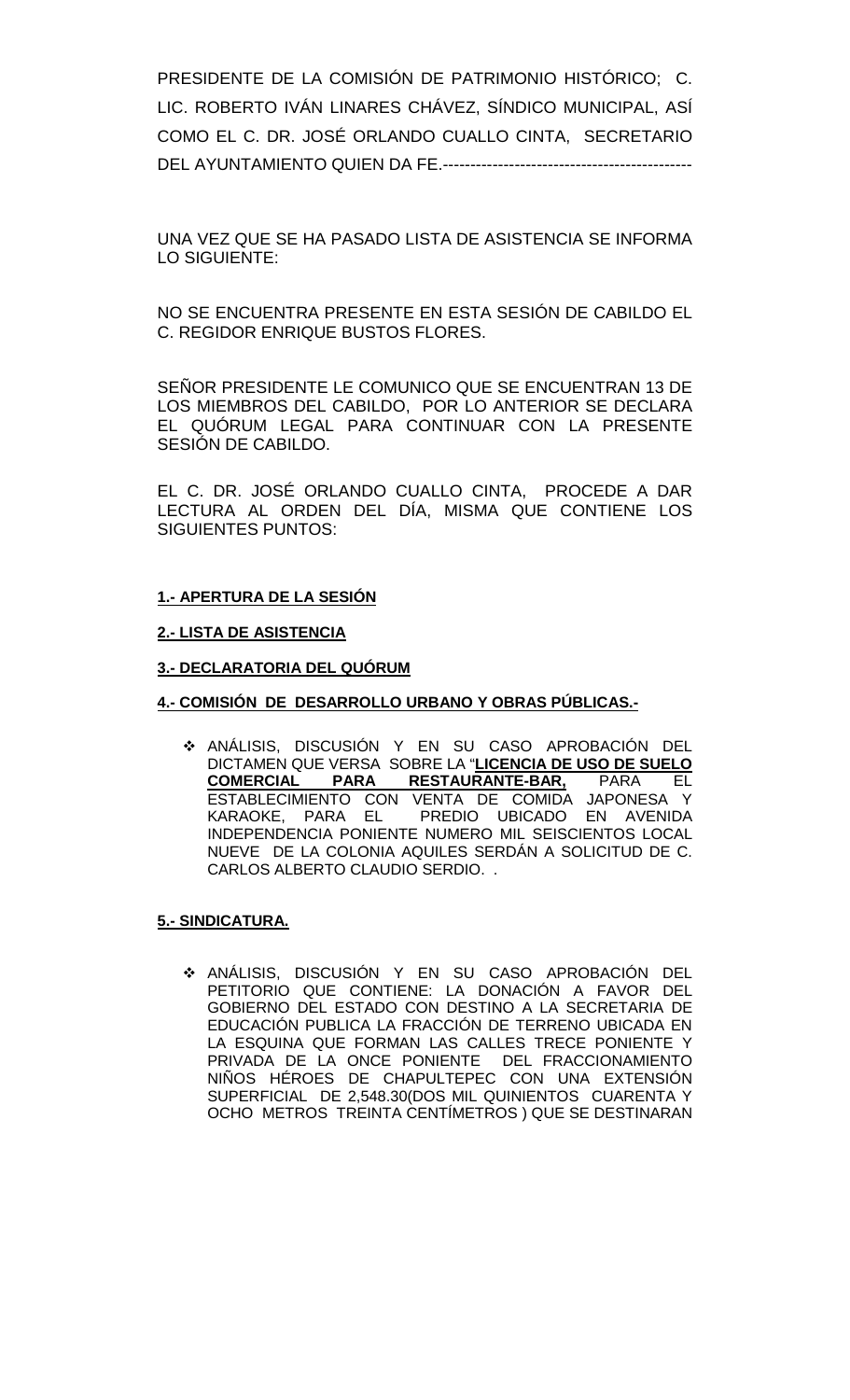PARA LA CONSTRUCCIÓN DE UN JARDÍN DE NIÑOS DENOMINADO "SUEÑOS FELICES".

 ANÁLISIS, DISCUSIÓN Y EN SU CASO APROBACIÓN DEL PETITORIO QUE CONTIENE: LA RATIFICACIÓN Y FIRMA DEL CONVENIO DE COOPERACIÓN PARA LA PRESERVACIÓN DEL MEDIO AMBIENTE Y CONTINUACIÓN DEL RELLENO SANITARIO, ENTRE EL MUNICIPIO DE TEHUACÁN PUEBLA Y EL C. JOSE MARTINEZ JUAREZ EN SU CARÁCTER DE PRESIDENTE AUXILIAR MUNICIPAL Y ADMINISTRADOR DE BIENES DE LA COMUNIDAD DE SANTA MARIA COAPAN.

#### **CLAUSURA**

**COMISIÓN DE DESARROLLO URBANO Y OBRAS PÚBLICAS.- ANÁLISIS, DISCUSIÓN Y EN SU CASO APROBACIÓN DEL DICTAMEN QUE VERSA SOBRE LA "LICENCIA DE USO DE SUELO COMERCIAL PARA RESTAURANTE-BAR, PARA EL ESTABLECIMIENTO CON VENTA DE COMIDA JAPONESA Y KARAOKE, PARA EL PREDIO UBICADO EN AVENIDA INDEPENDENCIA PONIENTE NUMERO MIL SEISCIENTOS LOCAL NUEVE DE LA COLONIA AQUILES SERDÁN A SOLICITUD DEL C. CARLOS ALBERTO CLAUDIO SERDIO.** 

SEÑOR REGIDOR TIENE USTED EL USO DE LA PALABRA.

EL C. ARQ. CARLOS ARENAS GUTIERREZ, PROCEDE A DAR LECTURA AL DICTAMEN CORRESPONDIENTE, MISMO QUE A LA LETRA DICE:

### **"…HONORABLE CUERPO EDILICIO DEL AYUNTAMIENTO DE TEHUACÁN, PUEBLA**.

LOS SUSCRITOS ARQ. CARLOS ARENAS GUTIÉRREZ REGIDOR PRESIDENTE, C. GRETA GARCÍA SALAZAR Y C.P. GABRIELA BRINGAS DELGADO, TODOS REGIDORES MIEMBROS DE LA **COMISIÓN DE DESARROLLO URBANO Y OBRAS PÚBLICAS** EN USO DE LAS FACULTADES QUE SE NOS CONFIERE EN TÉRMINOS DE LO QUE DISPONEN LOS ARTÍCULOS **92** FRACCIONES **I, IV, 94, 96** FRACCIÓN **III** Y **98** DE LA LEY ORGÁNICA MUNICIPAL; TOMANDO EN CUENTA LOS ARGUMENTOS DE HECHO Y DE DERECHO QUE EN EL PRESENTE SE VIERTEN, SOMETEMOS A SU CONSIDERACIÓN EL SIGUIENTE DICTAMEN QUE VERSA SOBRE LA *"LICENCIA DE USO DE SUELO COMERCIAL PARA*   $ESPECIFICAMENTE$  DE COMIDA *JAPONESA Y KARAOKE, PARA EL PREDIO UBICADO EN AVENIDA INDEPENDENCIA PONIENTE NUMERO MIL SEISCIENTOS LOCAL NUEVE DE LA COLONIA AQUILES SERDAN, A SOLICITUD DEL C. CARLOS ALBERTO CLAUDIO SERDIO, BASÁNDONOS* EN LOS SIGUIENTES:

## **A N T E C E D E N T E S**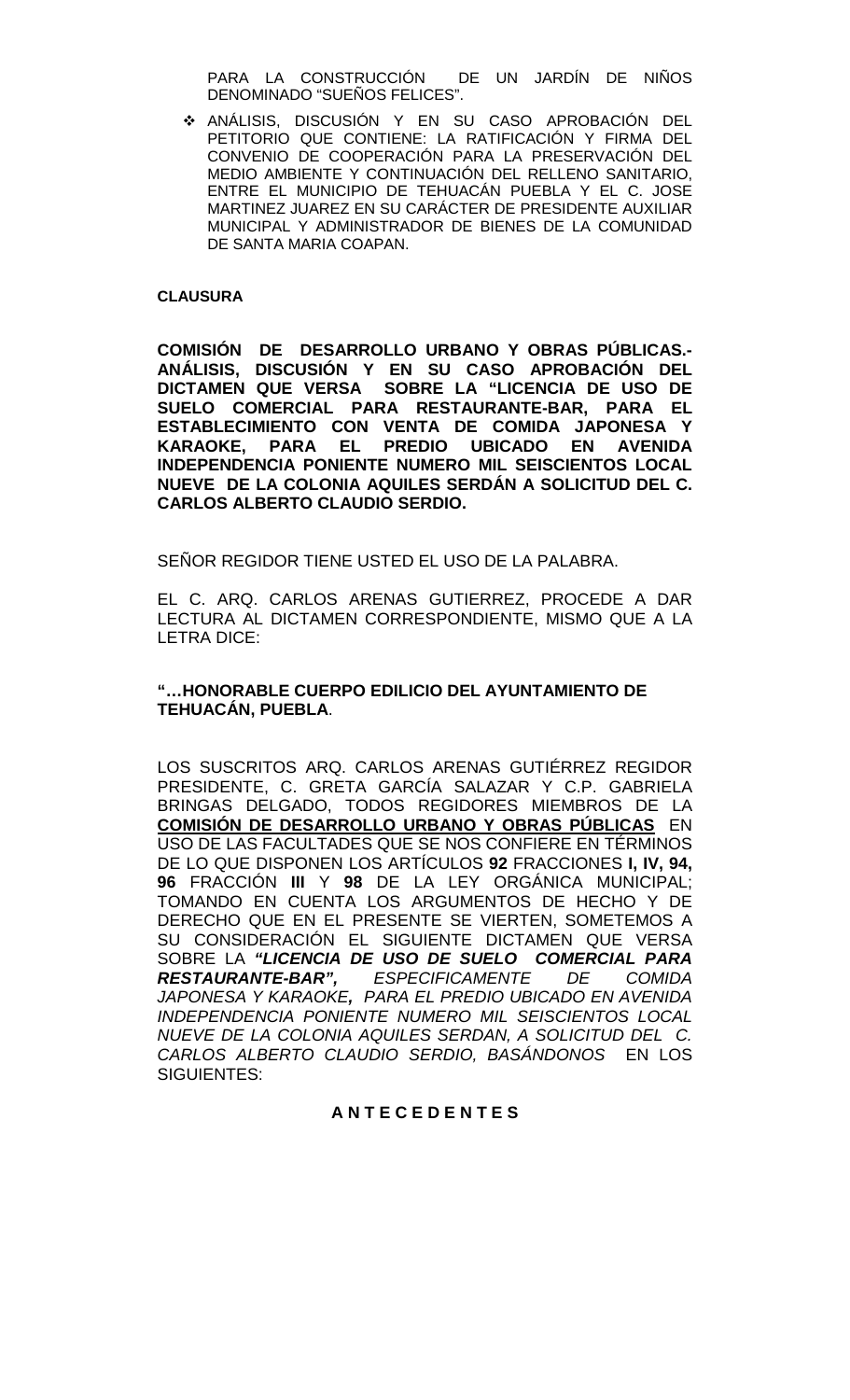**UNICO.-** QUE CON FECHA DIECIOCHO DE FEBRERO DE DOS MIL TRECE, LA DIRECCIÓN DE DESARROLLO URBANO. MEDIANTE EL ESCRITO NUMERO SEISCIENTOS DOS, RECIBIÓ LA **SOLICITUD** DEL C. CARLOS ALBERTO CLAUDIO SERDIO, REFERENTE AL OTORGAMIENTO DE **LICENCIA DE USO DE SUELO COMERCIAL PARA RESTAURANTE-BAR** ESPECIFICAMENTE DE COMIDA JAPONESA Y KARAOKE, PARA EL INMUEBLE UBICADO EN AVENIDA INDEPENDENCIA PONIENTE NUMERO MIL SEISCIENTOS LOCAL NUEVE DE LA COLONIA AQUILES SERDAN, EN EL CUAL ANEXO LA DOCUMENTACIÓN NECESARIA.

#### **C O N S I D E R A N D O**

**I.-** QUE ES OBLIGACIÓN DE ESTE HONORABLE AYUNTAMIENTO EN TÉRMINOS DE LO QUE DISPONEN LOS ARTÍCULOS **102, 103** Y **105** DE LA CONSTITUCIÓN POLÍTICA DEL ESTADO LIBRE Y SOBERANO DE PUEBLA, CUMPLIR Y HACER CUMPLIR LA CONSTITUCIÓN, LEYES Y REGLAMENTOS SECUNDARIOS QUE EMANEN DEL PACTO FEDERAL; ELLO EN ESTRICTO APEGO Y CONCORDANCIA EN LO DISPUESTO POR EL ARTÍCULO **115**  FRACCIÓN **V** DE LA PROPIA CONSTITUCIÓN POLÍTICA DE LOS ESTADOS UNIDOS MEXICANOS.

**II.-** QUE EN TÉRMINOS DE LO DISPUESTO POR LOS ARTICULOS **9**  FRACCIONES **I, III, X , XV,** Y PÁRRAFO ÚLTIMO DE LA LEY GENERAL DE ASENTAMIENTOS HUMANOS Y **78** FRACCIONES **XXXIX**, **XLI** DE LA LEY ORGÁNICA MUNICIPAL DEL ESTADO DE PUEBLA CORRESPONDE A ESTE MUNICIPIO EN EL ÁMBITO DE SU JURISDICCIÓN ENTRE OTROS, ADMINISTRAR LOS PLANES O PROGRAMAS DE DESARROLLO URBANO, DE CENTROS DE POBLACIÓN, ASÍ COMO EXPEDIR LAS AUTORIZACIONES, LICENCIAS O PERMISOS DE USO DE SUELO; EJERCIENDO SUS ATRIBUCIONES EN MATERIA DE DESARROLLO URBANO A TRAVÉS DE LOS CABILDOS DE LOS AYUNTAMIENTOS O CON EL CONTROL Y EVALUACIÓN DE ESTOS.

**III.-** QUE EL ARTÍCULO **92** EN SUS FRACCIONES **III, IV**, Y **V** DE LA LEY ORGÁNICA MUNICIPAL DEL ESTADO DE ESTABLECE QUE SON FACULTADES Y OBLIGACIONES DE LOS REGIDORES DELIBERAR Y DECIDIR SOBRE LOS ASUNTOS QUE LE COMPETEN AL AYUNTAMIENTO, FORMAR PARTE DE LAS COMISIONES PARA LAS QUE FUEREN DESIGNADOS POR ÉSTE Y DICTAMINAR E INFORMAR SOBRE LOS ASUNTOS QUE SE LES ENCOMIENDE; DISPOSICIÓN QUE SE ARTICULA CON EL ARTICULO **96** FRACCIÓN **III** DE ESA PROPIA LEY, LA QUE ESTABLECE QUE DENTRO DE LAS COMISIONES PERMANENTES DE REGIDORES SE ENCUENTRAN LAS DE DESARROLLO URBANO Y OBRAS PÚBLICAS, MISMAS DE LAS QUE FORMAMOS PARTE LOS SUSCRITOS Y QUE DEBERÁ ANALIZAR, DISCUTIR Y PROPONER SOBRE LOS ASUNTOS COMPRENDIDOS EN ESAS MATERIAS.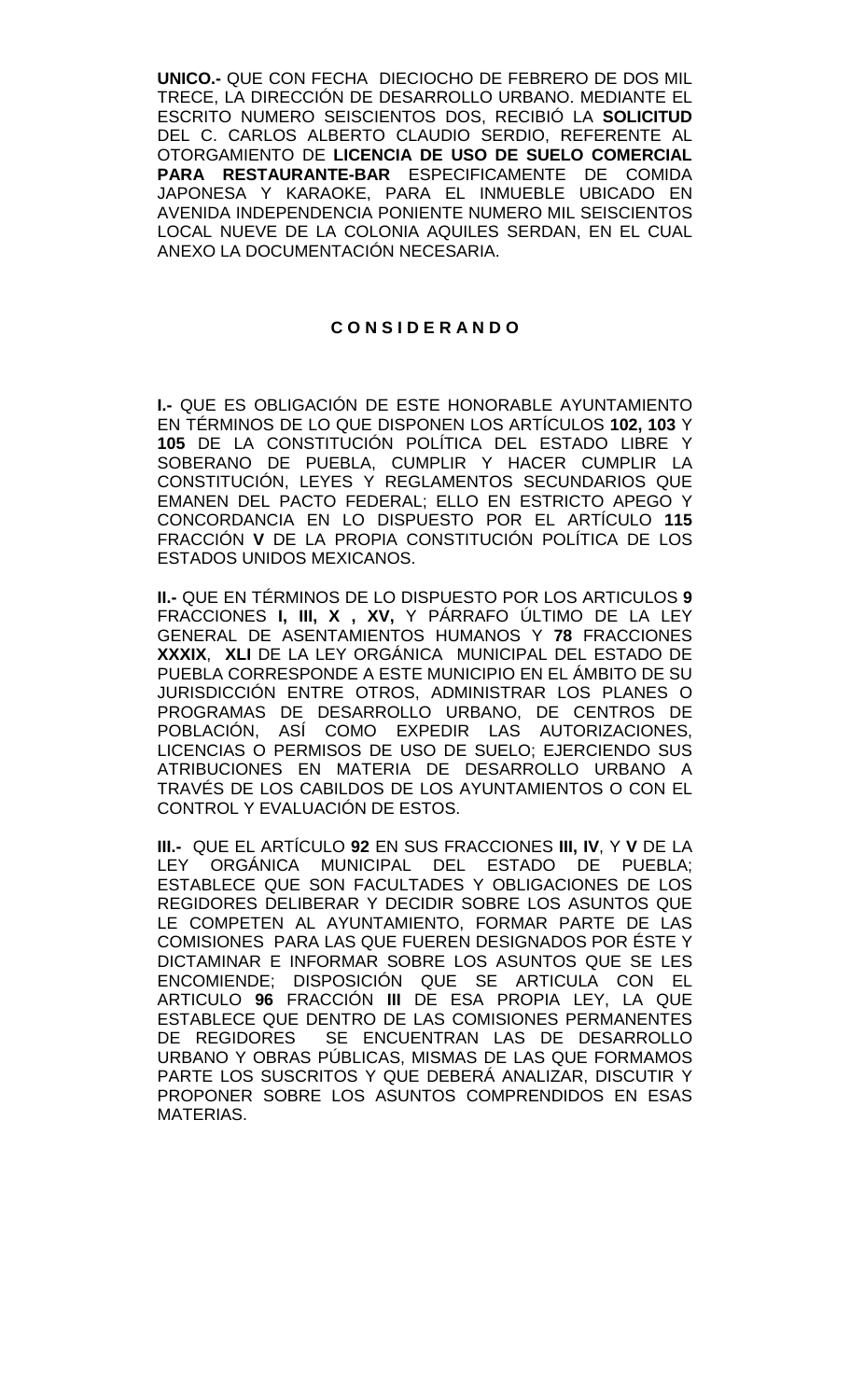**IV.-** Q U E CONFORME A LO ESTABLECIDO EN EL NUMERAL 18 DEL REGLAMENTO DE CONSTRUCCIONES DE ESTA CIUDAD, LA DIRECCIÓN DE DESARROLLO URBANO, ESTA FACULTADA PARA OTORGAR LAS LICENCIAS DE USO DE SUELO, APEGÁNDOSE PARA ELLO EN LOS LINEAMIENTOS QUE EN MATERIA DE DESARROLLO URBANO RIGEN EN EL MUNICIPIO. POR LO QUE UNA VEZ AUTORIZADO EL PRESENTE DICTAMEN, **DEBERÁ CUMPLIRSE** CON LO ESTABLECIDO EN LOS SIGUIENTES LINEAMIENTOS:

1.- REGLAMENTO DE CONSTRUCCIONES PARA EL MUNICIPIO DE TEHUACAN, PUEBLA, CON ESPECIAL ATENCIÓN A LAS SIGUIENTES DISPOSICIONES:

A).-COEFICIENTE DE OCUPACION DE SUELO (COS) DE 0.8 Y COEFICIENTE DE UTILIZACION DE SUELO (CUS) DE 6.4

B).-PARA TODA OBRA DE REMODELACIÓN,<br>INFRAESTRUCTURA, Y COLOCACIÓN DE ANUNCIOS, COLOCACIÓN DE ANUNCIOS, DEBERÁ CONTAR CON LICENCIA DE LA DIRECCIÓN DE DESARROLLO URBANO.

C).- NO COLOCAR NINGUN TIPO DE ANUNCIO Y/O PROPAGANDA EN VIA PUBLICA, EXCEPTO LOS QUE ESTA DIRECCION AUTORICE POR ESCRITO.

D).-NO SE PERMITIRÁ LA EXHIBICIÓN O VENTA DE SU PRODUCTO EN LA VÍA PÚBLICA. E).- SERVICIOS SANITARIOS QUE SE REQUIERAN TANTO PARA HOMBRES COMO PARA MUJERES

2.- REGLAMENTO PARA EL MEJORAMIENTO Y PROTECCIÓN DE LA IMAGEN URBANA DE TEHUACAN, PUEBLA.

3.- NORMATIVIDAD EN MATERIA DE SEGURIDAD E HIGIENE, EMITIDA POR LA SECRETARÍA DEL TRABAJO Y PREVISIÓN SOCIAL (S.T.P.S), ASÍ COMO DE LA SECRETARIA DE SALUD.

4.- REGLAMENTO PARA EL FUNCIONAMIENTO DE ESTABLECIMIENTOS CON VENTA DE BEBIDAS ALCOHOLICAS, SERVICIO DE HOSPEDAJE Y CELEBRACIÓN DE ESPECTACULOS PUBLICOS EN LA CIUDAD DE TEHUACAN, PUE.

5.- REGLAMENTO MUNICIPAL DE PROTECCIÓN AMBIENTAL PARA EL MUNICIPIO DE TEHUACAN, PUEBLA. ASÍ COMO LINEAMIENTOS AMBIENTALES QUE DETERMINE LA DIRECCIÓN DE ECOLOGÍA.

6.-RESPETAR NOM-081-ECOL-1994, QUE ESTABLECE LOS LIMITES MAXIMOS PERMISIBLES DE EMISION DE RUIDO.

TOMANDO EN CUENTA LAS SIGUIENTES ENCOMIENDAS

1.- LICENCIA DE FUNCIONAMIENTO Y CEDULA DE EMPADRONAMIENTO ACTUALIZADAS.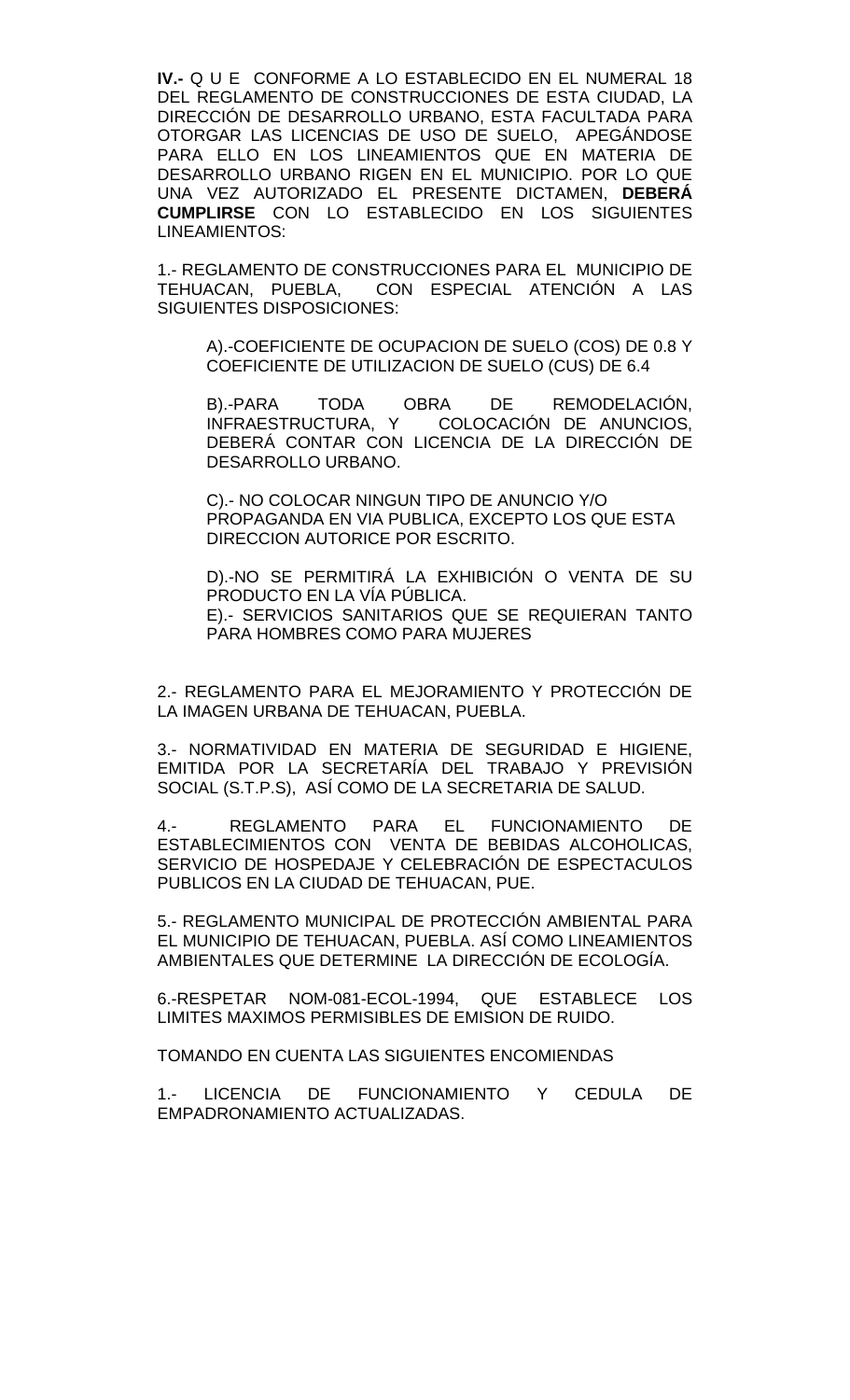2.- NO PODRA FUNCIONAR COMO CANTINA O CABARET.

3.- NO DEBERA HABER PUERTA QUE COMUNIQUE AL INTERIOR DE ALGUN OTRO INMUEBLE.

4.- RESPETAR LAS MEDIDAS DE PREVENCIÓN Y COMBATE A CONTINGENCIAS, QUE SEÑALE LA DIRECCIÓN DE PROTECCIÓN CIVIL DE ESTE MUNICIPIO. CON ESPECIAL ATENCIÓN A LAS SIGUIENTES DISPOSICIÓNES:

A).- LAS SALIDAS DE EMERGENCIA DEBERÁN ESTAR DISTRIBUIDAS EN LUGAR, NUMERO Y TAMANO SUFICIENTE, DE ACUERDO A LA CAPACIDAD DEL LUGAR, PARA QUE ESTE PUEDA SER DESALOJADO TOTALMENTE EN 3 MINUTOS.

B).- LAS CONEXIONES ELÉCTRICAS DEBERÁN SER REVISADAS COMO MÍNIMO UNA VEZ AL AÑO, PARA EVITAR SOBRECARGAS.

C).-CONDICIONES DE SEGURIDAD EN INSTALACIÓN DE GAS L.P.

5.- DEBERÁ CONTAR CON UN CONVENIO CON EL ORGANISMO OPERADOR DE LOS SERVICIOS DE LIMPIA DE TEHUACAN (OOSELITE) PARA LA DISPOSICIÓN ADECUADA DE LOS RESIDUOS SÓLIDOS MUNICIPALES.

6.- TENER LA FACTIBILIDAD DE CONSUMO DE AGUA POTABLE Y PERMISO DE DESCARGA, EMITIDA POR EL ORGANISMO<br>OPERADOR DEL SERVICIO DE AGUA POTABLE Y DEL SERVICIO DE ALCANTARILLADO DE TEHUACAN (OOSAPAT)

7.- SUFICIENTE VENTILACIÓN NATURAL Y/O ARTIFICIAL, NO SE PERMITIRÁN CONCENTRACIONES DE BIÓXIDO DE CARBONO MAYORES A 500 PARTES POR MILLÓN.

8.- CON AREA DE ESTACIONAMIENTO EN CASO DE NO CONTAR CON EL SERVICIO DEBERÁ REALIZAR CONTRATO CON EL ESTACIONAMIENTO MAS CERCANO PARA PRESTAR DICHO SERVICIO.

9.- NO SE PODRÁ DAR NINGÚN OTRO GIRO MÁS QUE EL ESPECIFICADO EN EL PRESENTE ACUERDO. (RESTAURANTE-BAR)

10.- Y LAS DEMÁS QUE CONFORME A LA REGLAMENTACIÓN URBANA SEAN NECESARIAS.

ES PRECISO DESTACAR QUE ESTA CONSTANCIA NO ES DEFINITIVA Y NO CREA NINGÚN DERECHO REAL O ACCESORIO, QUEDANDO ENTENDIDO QUE DE EXISTIR MOLESTIAS Y/O DESACUERDO POR PARTE DE VECINOS, SE IMPONDRÁN LAS<br>MEDIDAS QUE EL INTERÉS SOCIAL ASÍ DETERMINE, MEDIDAS QUE EL INTERÉS SOCIAL ASÍ DETERMINE, RESULTANDO PROCEDENTE LA CANCELACIÓN DEL USO DE SUELO RESPECTIVO. ASÍ MISMO, SE HACE EL APERCIBIMIENTO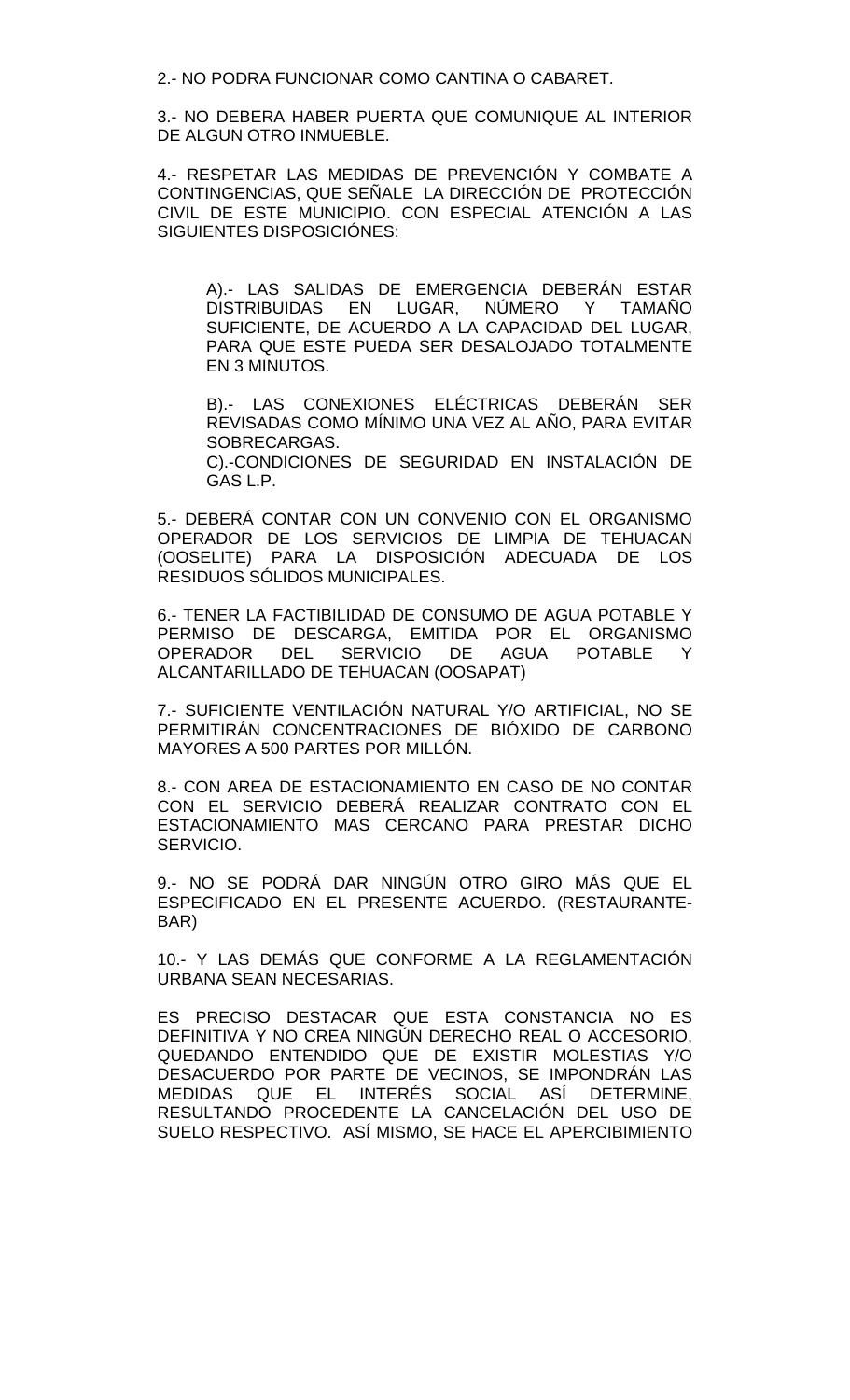QUE EN CASO DE NO CUMPLIR CON LAS CONDICIONANTES ESTABLECIDAS, LA CONSTANCIA DE USO DE SUELO NO PODRÁ SER RENOVADA NI PRORROGADA, HACIÉNDOSE ACREEDORES LOS PARTICULARES A LAS SANCIONES PERTINENTES Y/O CANCELACIÓN DE LA CONSTANCIA EXPEDIDA.

**V**.- QUE EL ARTÍCULO 18 DEL REGLAMENTO DE CONSTRUCCIONES DEL MUNICIPIO DE TEHUACÁN, PUEBLA; DISPONE ADEMÁS, QUE ES FACULTAD DISCRECIONAL DE LA DIRECCIÓN DE DESARROLLO URBANO, FIJAR LA VIGENCIA DE LAS CONSTANCIAS DE USO DE SUELO; EN ESE CONTEXTO, ES DE PRECISAR QUE EN CASO PROCEDENTE, SE DEBERÁ FIJAR EN LA CONSTANCIA RESPECTIVA *"LICENCIA DE USO DE SUELO COMERCIAL PARA RESTAURANTE-BAR", ESPECIFICAMENTE DE COMIDA JAPONESA Y KARAOKE; TENIENDO UNA VI*GENCIA DE *SEIS MESES*, PARA EL INMUEBLE UBICADO EN AVENIDA INDEPENDENCIA PONIENTE NUMERO MIL SEISCIENTOS LOCAL NUEVE DE LA COLONIA AQUILES SERDAN*.* POR LO ANTES EXPUESTO EN LOS PUNTOS DE HECHO Y DE DERECHO QUE EN EL CUERPO DEL PRESENTE DICTAMEN SE VIERTEN, EN USO DE LAS FACULTADES CONFERIDAS, SOMETEMOS A CONSIDERACIÓN DE ESTE HONORABLE CUERPO EDILICIO EL SIGUIENTE:

## **D I C T A M E N**

*ÚNICO.- SE APRUEBE EL OTORGAMIENTO Y EXPEDICIÓN DE LICENCIA DE USO DE SUELO, ESPECÍFICAMENTE PARA "RESTAURANTE-BAR" DE COMIDA JAPONESA Y KARAOKE, CUYA INSTALACIÓN Y FUNCIONAMIENTO SE PRETENDE EN EL INMUEBLE UBICADO EN AVENIDA INDEPENDENCIA PONIENTE NUMERO MIL SEISCIENTOS LOCAL NUEVE DE LA COLONIA AQUILES SERDAN; TODA VEZ QUE TAL Y COMO SE HA PLASMADO EN EL CUERPO DEL PRESENTE DICTAMEN, EL USO*  PRETENDIDO ES COMPATIBLE CON LA ZONIFICACIÓN *ACUERDO A LO ESTABLECIDO EN EL PROGRAMA ACTUAL DE DESARROLLO URBANO SUSTENTABLE DEL CENTRO DE POBLACIÓN DE ESTA CIUDAD.-* **COMISIÓN DE DESARROLLO URBANO Y OBRAS PÚBLICAS.- TEHUACÁN, PUEBLA A DIECINUEVE DE FEBRERO DE DOS MIL TRECE.- ARQ. CARLOS ARENAS GUTIÉRREZ.- REGIDOR PRESIDENTE.- C. GRETA GARCÍA SALAZAR.- REGIDOR MIEMBRO.- C.P. GABRIELA BRINGAS DELGADO.- REGIDOR MIEMBRO.- FIRMAS ILEGIBLES...."**

SEÑOR PRESIDENTE MUNICIPAL, REGIDORES Y SINDICO MUNICIPAL, EN VOTACIÓN SE LES CONSULTA SI SE APRUEBA LA PROPUESTA PRESENTADA EN CUESTIÓN, LOS QUE ESTÉN POR LA AFIRMATIVA SÍRVANSE MANIFESTARLO LEVANTANDO LA MANO.

HABIÉNDOSE ANALIZADO AMPLIAMENTE EL CONTENIDO DEL DICTAMEN DE REFERENCIA, POR MAYORÍA CON 13 VOTOS A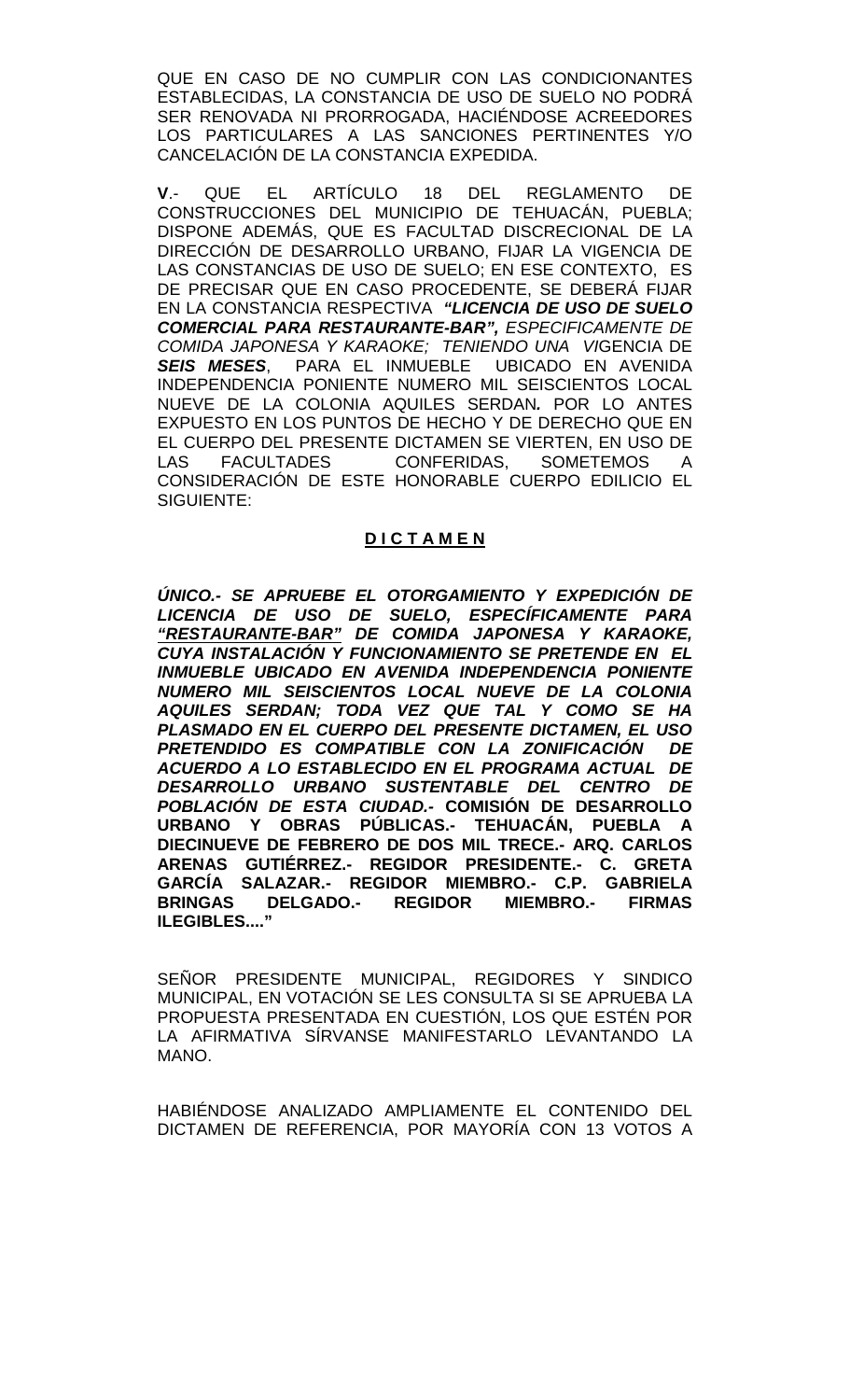FAVOR, POR PARTE DE LOS INTEGRANTES DEL HONORABLE CABILDO, SE DETERMINA EL SIGUIENTE:

## **A C U E R D O**

*ÚNICO.- SE APRUEBA EL OTORGAMIENTO Y EXPEDICIÓN DE LICENCIA DE USO DE SUELO, ESPECÍFICAMENTE PARA "RESTAURANTE-BAR" DE COMIDA JAPONESA Y KARAOKE, CUYA INSTALACIÓN Y FUNCIONAMIENTO SE PRETENDE EN EL INMUEBLE UBICADO EN AVENIDA INDEPENDENCIA PONIENTE NUMERO MIL SEISCIENTOS LOCAL NUEVE DE LA COLONIA AQUILES SERDAN; TODA VEZ QUE TAL Y COMO SE HA PLASMADO EN EL CUERPO DEL PRESENTE DICTAMEN, EL USO PRETENDIDO ES COMPATIBLE CON LA ZONIFICACIÓN DE ACUERDO A LO ESTABLECIDO EN EL PROGRAMA ACTUAL DE DESARROLLO URBANO SUSTENTABLE DEL CENTRO DE POBLACIÓN DE ESTA CIUDAD.* 

LO ANTERIOR CON FUNDAMENTO EN LOS DISPOSITIVOS LEGALES INVOCADOS EN EL DICTAMEN DE REFERENCIA.

**SINDICATURA.- ANÁLISIS, DISCUSIÓN Y EN SU CASO APROBACIÓN DEL PETITORIO QUE CONTIENE: LA DONACIÓN A FAVOR DEL GOBIERNO DEL ESTADO CON DESTINO A LA SECRETARÍA DE EDUCACIÓN PUBLICA LA FRACCIÓN DE TERRENO UBICADA EN LA ESQUINA QUE FORMAN LAS CALLES TRECE PONIENTE Y PRIVADA DE LA ONCE PONIENTE DEL FRACCIONAMIENTO NIÑOS HÉROES DE CHAPULTEPEC CON UNA EXTENSIÓN SUPERFICIAL QUINIENTOS CUARENTA Y OCHO METROS TREINTA CENTÍMETROS) QUE SE DESTINARAN PARA LA CONSTRUCCIÓN DE UN JARDÍN DE NIÑOS DENOMINADO "SUEÑOS FELICES".** 

SEÑOR SINDICO TIENE USTED EL USO DE LA PALABRA.

EL C. LIC. ROBERTO IVAN LINARES CHAVEZ, PROCEDE A DAR LECTURA AL DICTAMEN CORRESPONDIENTE, MISMO QUE A LA LETRA DICE:

#### **"…HONORABLE CABILDO DEL HONORABLE AYUNTAMIENTO CONSTITUCIONAL DE TEHUACAN PUEBLA.**

EL SUSCRITO LICENCIADO ROBERTO IVAN LINARES CHAVEZ SÍNDICO DE TEHUACÁN, PUEBLA, DE CONFORMIDAD CON LO PRECEPTUADO POR LOS ARTÍCULOS 100 FRACCIONES V, VIII, XV Y XVI, 85 Y 89 DE LA LEY ORGÁNICA MUNICIPAL, SOMETO PARA SU APROBACIÓN LA DONACIÓN A FAVOR DEL GOBIERNO DEL ESTADO CON DESTINO A LA SECRETARÍA DE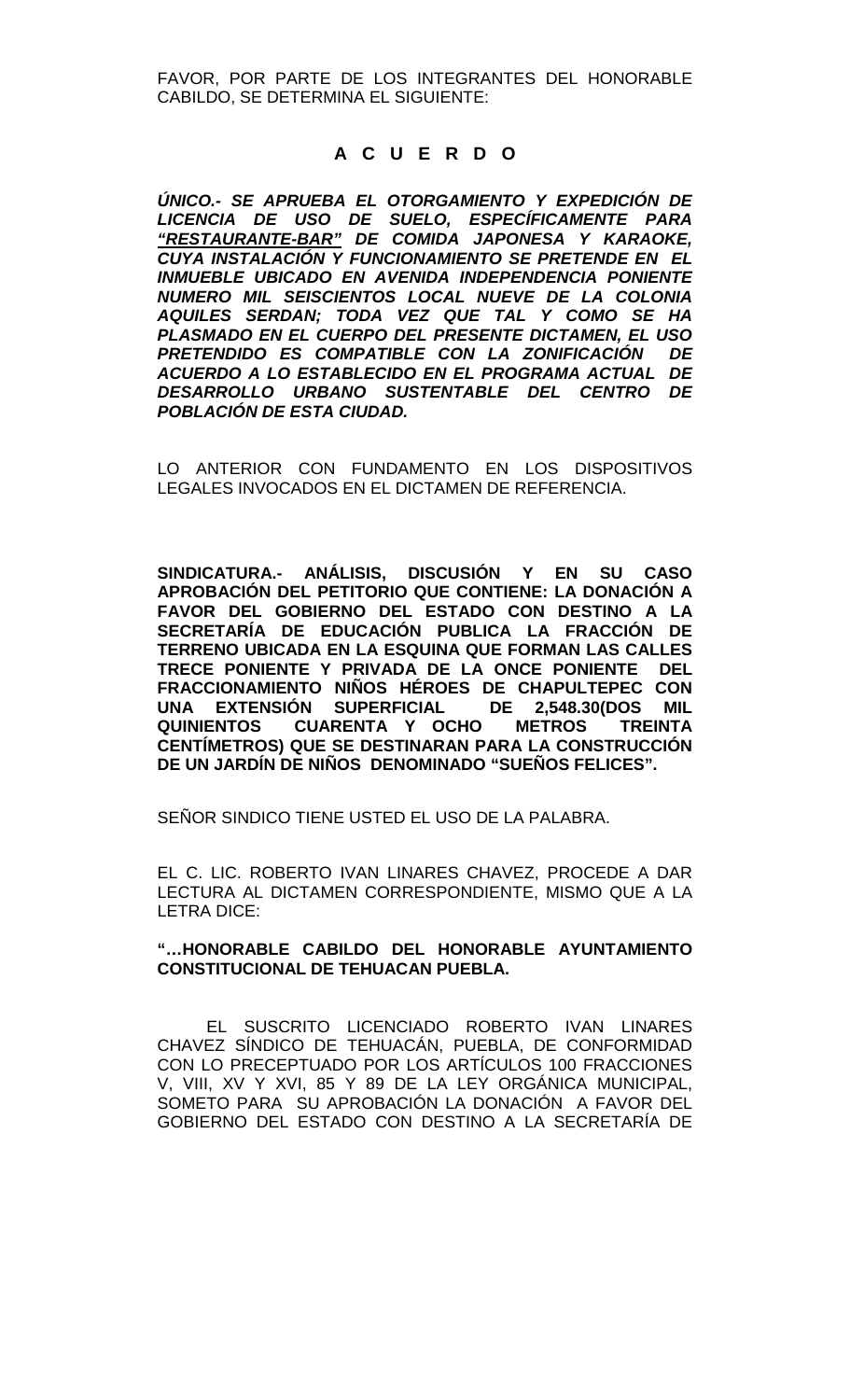EDUCACIÓN PÚBLICA LA FRACCIÓN DE TERRENO UBICADO EN LA ESQUINA QUE FORMAN LAS CALLES TRECE PONIENTE Y PRIVADA DE LA ONCE PONIENTE DEL FRACCIONAMIENTO NIÑOS HÉROES DE CHAPULTEPEC CON UNA EXTENSIÓN SUPERFICIAL DE 2,548.30 (DOS MIL QUINIENTOS CUARENTA Y OCHO METROS TREINTA CENTÍMETROS) QUE SE DESTINAN PARA LA<br>CONSTRUCCIÓN DE UN JARDÍN DE NIÑOS DENOMINADO CONSTRUCCIÓN DE UN JARDÍN DE NIÑOS "SUEÑOS FELICES" EN BASE A LOS SIGUIENTES:

#### **C O N S I D E R A N D O**

- I. QUE EL PÁRRAFO PRIMERO DE LA FRACCIÓN II DEL ARTÍCULO 115 DE LA CONSTITUCIÓN POLÍTICA DE LOS ESTADOS UNIDOS MEXICANOS, DETERMINA QUE LOS AYUNTAMIENTOS TENDRÁN FACULTADES PARA APROBAR, DE ACUERDO CON LAS LEYES EN MATERIA MUNICIPAL QUE DEBERÁN EXPEDIR LAS LEGISLATURAS DE LOS ESTADOS, LOS BANDOS DE POLICÍA Y GOBIERNO, LOS REGLAMENTOS, CIRCULARES; Y DISPOSICIONES ADMINISTRATIVAS DE OBSERVANCIA GENERAL DENTRO DE SUS RESPECTIVAS JURISDICCIONES, QUE ORGANICEN LA ADMINISTRACIÓN PÚBLICA MUNICIPAL, REGULEN LAS MATERIAS, PROCEDIMIENTOS, FUNCIONES Y SERVICIOS PÚBLICOS DE SU COMPETENCIA Y ASEGUREN LA PARTICIPACIÓN CIUDADANA Y VECINAL; MISMA DISPOSICIÓN QUE ES TRASLADADA A LA FRACCIÓN III DEL ARTÍCULO 105 DE LA CONSTITUCIÓN POLÍTICA DEL ESTADO LIBRE Y SOBERANO DE PUEBLA;
- II. EL ARTÍCULO 57 DE LA CONSTITUCIÓN POLÍTICA DEL ESTADO FRACCIÓN VII.- ESTABLECE QUE EL H. CONGRESO FACULTA AUTORIZAR LA ENAJENACIÓN DE BIENES INMUEBLES PROPIOS DEL ESTADO O DE LOS MUNICIPIOS, A SOLICITUD DE ÉSTOS, ASÍ COMO APROBAR LOS CONTRATOS QUE CELEBREN LOS AYUNTAMIENTOS, CUANDO TENGAN DURACIÓN MAYOR DEL PERÍODO PARA EL CUAL HUBIEREN SIDO ELECTOS;
- III. QUE EL ARTÍCULO 76 PRIMER PÁRRAFO DE LA LEY ORGÁNICA MUNICIPAL DETERMINA QUE EL AYUNTAMIENTO SESIONARÁ VÁLIDAMENTE CON LA ASISTENCIA DE LA MAYORÍA DE SUS MIEMBROS Y DEL SECRETARIO DEL AYUNTAMIENTO O LA PERSONA QUE LEGALMENTE LO SUSTITUYA;
- IV QUE EL ARTÍCULO 77 DE LA MISMA LEY EN CITA DETERMINA QUE LOS ACUERDOS DE LOS AYUNTAMIENTOS SE TOMARÁN POR MAYORÍA DE VOTOS DEL PRESIDENTE MUNICIPAL, REGIDORES Y SÍNDICO, Y EN CASO DE EMPATE, EL PRESIDENTE MUNICIPAL TENDRÁ VOTO DE CALIDAD;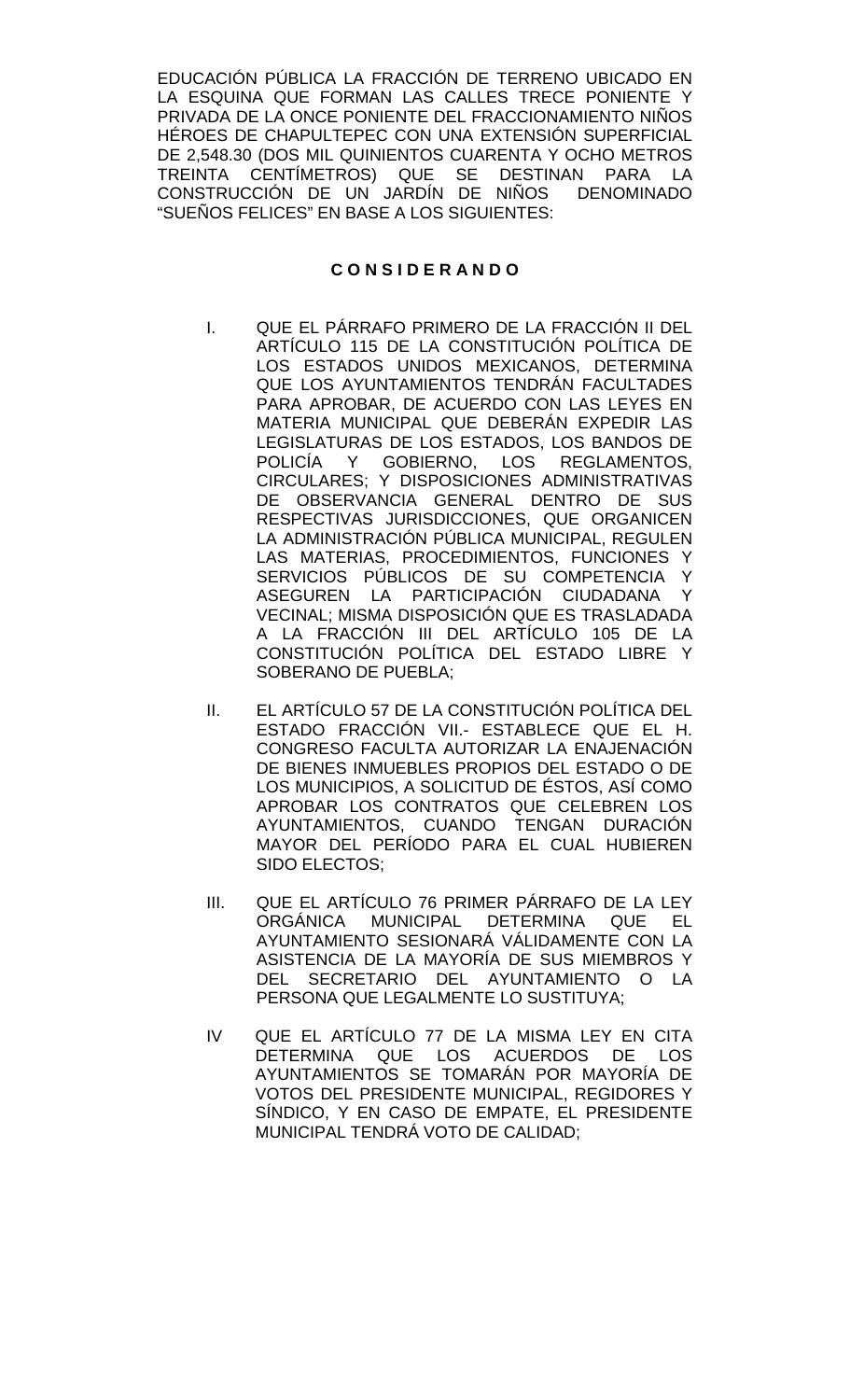- V QUE EL ARTÍCULO 78 FRACCIONES XVIII Y XIX DE LA LEY ORGÁNICA MUNICIPAL DETERMINA EN SU PARTE CONDUCENTE QUE SON ATRIBUCIONES DE LOS AYUNTAMIENTOS; PROMOVER CUANTO ESTIME CONVENIENTE PARA EL PROGRESO ECONÓMICO, SOCIAL Y CULTURAL DEL MUNICIPIO; ESTABLECER LAS BASES SOBRE LAS CUALES **SE SUSCRIBAN LOS CONVENIOS O ACTOS, QUE COMPROMETAN AL MUNICIPIO POR UN PLAZO MAYOR AL PERÍODO DEL AYUNTAMIENTO**, SIEMPRE Y CUANDO LOS MISMOS SEAN ACORDADOS POR LAS DOS TERCERAS PARTES DE LOS MIEMBROS DEL AYUNTAMIENTO O DEL CONSEJO MUNICIPAL, EN LOS CASOS QUE ESTABLEZCA EL PRESENTE ORDENAMIENTO, PARA OBTENER LA APROBACIÓN A QUE SE REFIERE LA CONSTITUCIÓN POLÍTICA DEL ESTADO LIBRE Y SOBERANO DE PUEBLA;
- VI QUE EL ARTÍCULO 84 Y 89 DE LA LEY ORGÁNICA MUNICIPAL, PRECISA QUE LOS AYUNTAMIENTOS, PARA APROBAR BANDOS DE POLICÍA Y GOBIERNO, REGLAMENTOS Y DISPOSICIONES ADMINISTRATIVAS DE OBSERVANCIA GENERAL, QUE ORGANICEN LA ADMINISTRACIÓN PÚBLICA MUNICIPAL Y DENTRO DE SUS RESPECTIVAS JURISDICCIONES, REGULEN LAS MATERIAS, PROCEDIMIENTOS, FUNCIONES Y SERVICIOS PÚBLICOS DE SU COMPETENCIA, ASEGURANDO LA PARTICIPACIÓN CIUDADANA Y VECINAL; LLEVARÁN A CABO EL PROCESO REGLAMENTARIO, QUE COMPRENDERÁ LAS ETAPAS DE PROPUESTA, ANÁLISIS, DISCUSIÓN, APROBACIÓN Y PUBLICACIÓN; Y, QUE LAS MISMAS DISPOSICIONES SERÁN OBSERVADAS PARA EL CASO DE QUE SEA NECESARIO HACER UNA REFORMA O ADICIÓN A CUALESQUIERA DE APROBADOS POR EL AYUNTAMIENTO RESPECTIVO;
- VII QUE EL ARTÍCULO 91 EN SUS FRACCIONES III Y XLVI DE LA MISMA LEY INVOCADA EN EL CONSIDERANDO<br>INMEDIATO ANTERIOR, PRECEPTÚA QUE EL INMEDIATO ANTERIOR, PRECEPTÚA QUE EL CIUDADANO PRESIDENTE MUNICIPAL<br>CONSTITUCIONAL TIENE DENTRO DE SUS CONSTITUCIONAL<br>FACULTADES Y FACULTADES Y OBLIGACIONES LAS DE REPRESENTAR AL AYUNTAMIENTO Y EJECUTAR SUS RESOLUCIONES; SALVO QUE SE DESIGNE UNA<br>COMISIÓN ESPECIAL, O SE TRATE DE COMISIÓN ESPECIAL, O SE TRATE DE PROCEDIMIENTOS JUDICIALES, EN LOS QUE LA REPRESENTACIÓN CORRESPONDE AL SÍNDICO MUNICIPAL; SUSCRIBIR, PREVIO ACUERDO DEL AYUNTAMIENTO, LOS CONVENIOS Y ACTOS QUE SEAN DE INTERÉS PARA EL MUNICIPIO, SIN PERJUICIO DE LO QUE ESTA LEY
- VIII QUE EL ARTÍCULO 100 FRACCIÓN V DE LA LEY ORGÁNICA MUNICIPAL DETERMINA QUE SON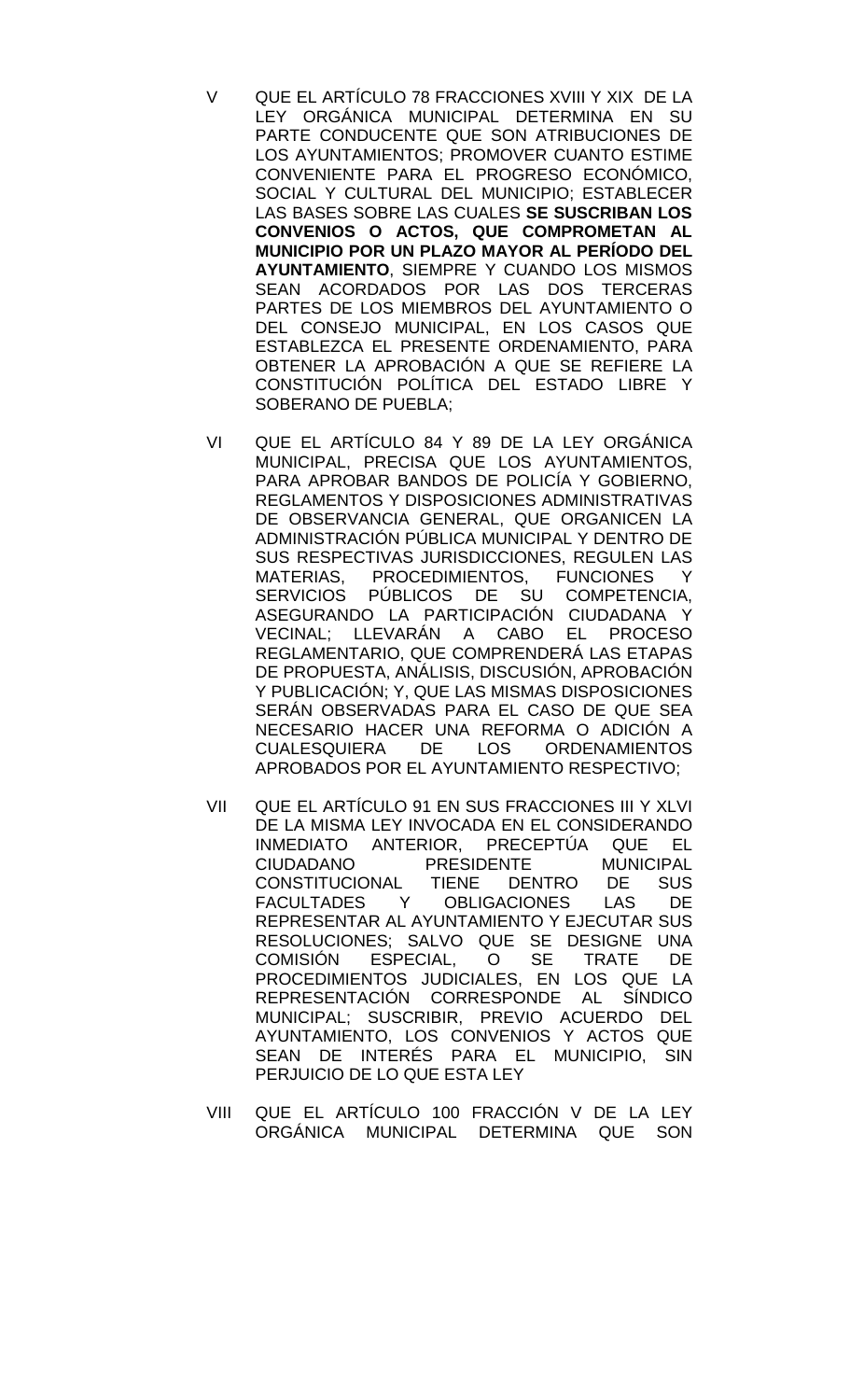DEBERES Y ATRIBUCIONES DEL SÍNDICO; PROMOVER ANTE LAS AUTORIDADES MUNICIPALES, CUANTO ESTIMAREN PROPIO Y CONDUCENTE EN BENEFICIO DE LA COLECTIVIDAD;

- IX QUE EL ARTÍCULO 152 FRACCIÓN II DE LA LEY<br>ORGÁNICA MUNICIPAL. PRECISA QUE LOS ORGÁNICA MUNICIPAL, INMUEBLES DESTINADOS POR EL MUNICIPIO A UN SERVICIO PÚBLICO Y LOS EQUIPARADOS A ESTOS CON FORME A LA LEY, SON BIENES DE DOMINIO PÚBLICO MUNICIPAL
- X QUE EL ARTÍCULO 158 FRACCIÓN II DE LA LEY ORGÁNICA MUNICIPAL PRECISA QUE SON BIENES DEL DOMINIO PRIVADO MUNICIPAL; LOS INMUEBLES<br>O MUEBLES QUE FORMEN PARTE DE SU MUEBLES QUE FORMEN PARTE DE SU PATRIMONIO NO DESTINADOS AL USO COLECTIVO, O A LA PRESTACIÓN DE UN SERVICIO PÚBLICO;
- XI QUE EL ARTÍCULO 159 FRACCIÓN I Y FRACCIÓN IV DE LA LEY ORGÁNICA MUNICIPAL MENCIONA QUE LOS AYUNTAMIENTOS PODRÁN POR ACUERDO DE LAS DOS TERCERAS PARTES DE SUS MIEMBROS, DICTAR RESOLUCIONES QUE AFECTEN EL PATRIMONIO INMOBILIARIO DEL MUNICIPIO, PARA MEJORAR LA PRESTACIÓN DE LAS FUNCIONES Y SERVICIOS PÚBLICOS QUE TIENE ENCOMENDADOS EL MUNICIPIO, PARA PROMOVER EL PROGRESO Y BIENESTAR DE LOS HABITANTES MEDIANTE EL FENÓMENO A LA EDUCACIÓN, EMPLEO Y PRODUCTIVIDAD.
- XII POR LO QUE EN ESTE ACTO Y EN TÉRMINOS DEL NUMERAL 159 FRACCIONES I Y II DE LA LEY<br>ORGÁNICA MUNICIPAL: SOLICITO SE ORGÁNICA MUNICIPAL; SOLICITO SE DESINCORPORE EL BIEN DE DOMINIO PÚBLICO MUNICIPAL IDENTIFICADO CON LA ESCRITURA NÚMERO DIECIOCHO MIL TRESCIENTOS TRES, DEL VOLUMEN NÚMERO DOSCIENTOS CINCUENTA Y TRES DE FECHA TRECE DE MARZO DEL AÑO DOS MIL DOCE, OTORGADA ANTE LA FE DEL LICENCIADO RAMIRO RODRÍGUEZ MACLUB , TITULAR DE LA NOTARIA PÚBLICA NÚMERO DOS DEL DISTRITO JUDICIAL DE TEHUACÁN, PUEBLA, EN EL QUE CONSTA LA ESCRITURA DE RECTIFICACIÓN Y SEGREGACIÓN DE INMUEBLE QUE SOLICITA Y OTORGA EL MUNICIPIO DE TEHUACÁN PUEBLA REPRESENTADO POR LOS SEÑORES ELISEO LEZAMA PRIETO, DR. JOSÉ ORLANDO CUALLO CINTA Y LIC. ROBERTO IVÁN LINARES CHÁVEZ EN SU CARÁCTER DE PRESIDENTE, SECRETARIO Y SINDICO RESPECTIVAMENTE DEL AYUNTAMIENTO MUNICIPAL CONSTITUCIONAL, RESPECTO DEL TERRENO UBICADO EN LA ESQUINA QUE FORMAN LAS CALLES TRECE PONIENTE Y PRIVADA LA ONCE PONIENTE DEL FRACCIONAMIENTO NIÑOS HÉROES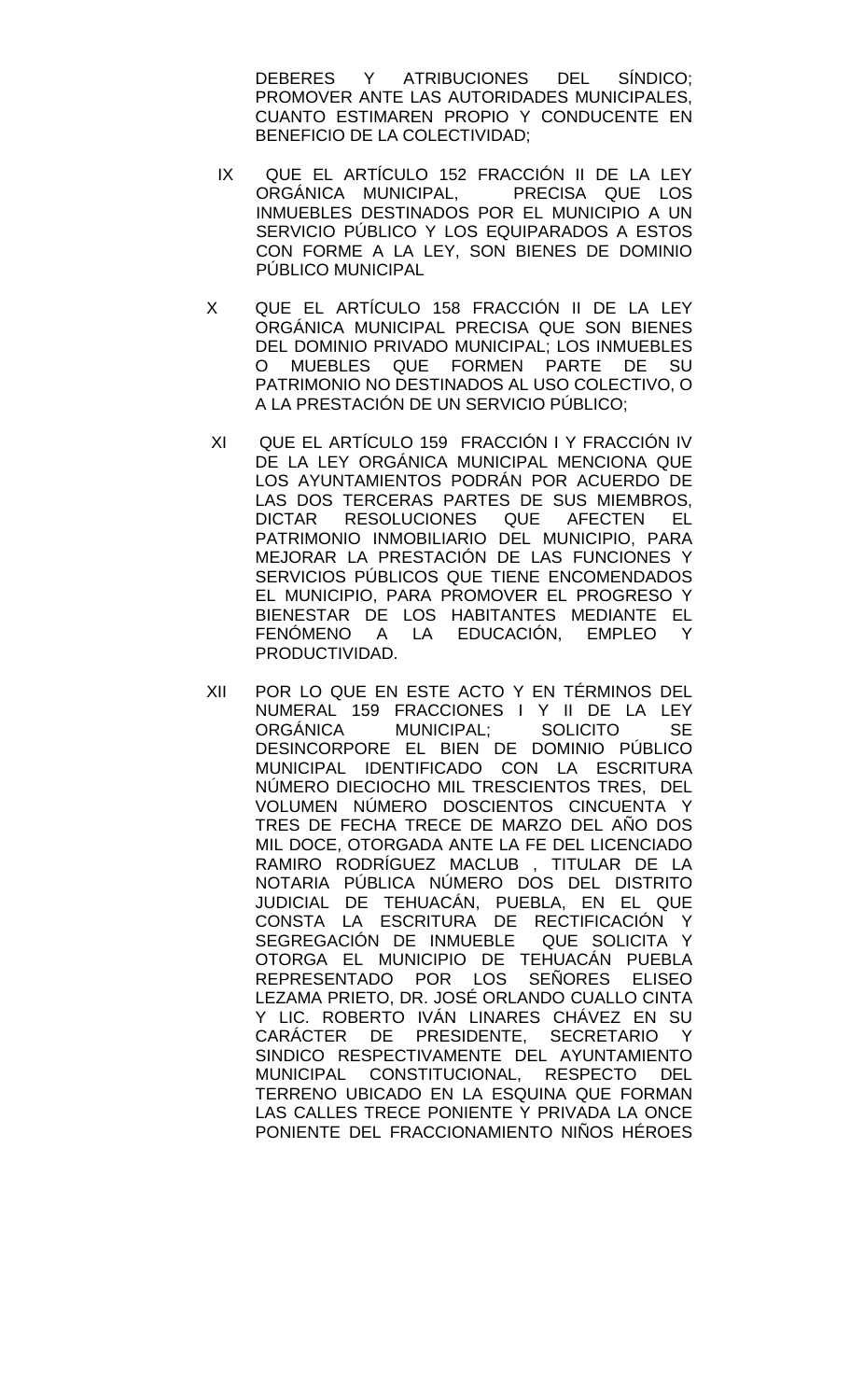DE CHAPULTEPEC DE ESTA CIUDAD , TITULO INSCRITO EN EL REGISTRO PÚBLICO DE LA PROPIEDAD DE ESTE DISTRITO JUDICIAL, EN EL LIBRO QUINTO, AÑO 2012, TOMO 170, DE LAS FOJAS: 399 A 413 A EFECTO DE QUE ÉSTE DEJE DE SER DEL DOMINIO PRIVADO DEL MUNICIPIO Y PUEDA SER DONADO AL GOBIERNO DEL ESTADO CON DESTINO A LA SECRETARIA DE EDUCACIÓN PÚBLICA PARA LA CONSTRUCCIÓN DE UN JARDÍN DE NIÑOS DENOMINADO "SUEÑOS FELICES"

- XIII QUE EL ARTÍCULO 160 FRACCIONES I, II, V, PENÚLTIMO PÁRRAFO Y ÚLTIMO PÁRRAFO DE LA LEY ORGÁNICA MUNICIPAL DETERMINA QUE LOS BIENES DEL DOMINIO PRIVADO DEL MUNICIPIO PODRÁN ENAJENARSE, DARSE EN ARRENDAMIENTO, GRAVARSE, Y EN GENERAL SER OBJETO DE CUALQUIER ACTO JURÍDICO EN LOS TÉRMINOS DE ESTA LEY, SIEMPRE Y CUANDO; LO APRUEBE LAS DOS TERCERAS PARTES DEL AYUNTAMIENTO; EL SÍNDICO EMITA SU OPINIÓN ANTE EL CABILDO; QUE NO SE CONTRAVENGA LA LEGISLACIÓN APLICABLE EN MATERIA DE DESARROLLO URBANO; LA RESOLUCIÓN DEBERÁ ENVIARSE AL EJECUTIVO DEL ESTADO Y AL CONGRESO DEL ESTADO, PARA LOS EFECTOS LEGALES A QUE HAYA LUGAR; Y, EN LOS CASOS A QUE SE REFIERE ESTA DISPOSICIÓN, EL CONTRATO O CONVENIO RESPECTIVO QUEDARÁ BAJO LA CUSTODIA DEL SECRETARIO DEL AYUNTAMIENTO.
- XIV QUE EL ARTÍCULO 161 DE LA MISMA LEY INVOCADA, DETERMINA QUE, LA TRANSMISIÓN GRATUITA DE LA PROPIEDAD, DEL USUFRUCTO O DE LA POSESIÓN DE LOS BIENES PROPIEDAD DE LOS MUNICIPIOS SE PODRÁ OTORGAR SIEMPRE QUE MEDIE ACUERDO DEL AYUNTAMIENTO, EL QUE BAJO SU RESPONSABILIDAD, CUIDARÁ QUE LA FINALIDAD SEA DE NOTORIO BENEFICIO SOCIAL; Y QUE SI NO SE CUMPLE CON LA FINALIDAD EN EL PLAZO QUE SEÑALE, LA AUTORIDAD COMPETENTE, O SE DESTINA EL BIEN A UN FIN DISTINTO AL SEÑALADO EN LA AUTORIZACIÓN, SE ENTENDERÁ REVOCADO EL ACTO GRATUITO DE QUE SE TRATE Y OPERARÁ SIN NECESIDAD DE DECLARACIÓN JUDICIAL LA REVERSIÓN DE LOS DERECHOS EN FAVOR DEL MUNICIPIO; Y, ASIMISMO, SI SE TRATA DE ALGUNA INSTITUCIÓN DE BENEFICENCIA O ASOCIACIÓN SIMILAR, EN CASO DE DISOLUCIÓN O LIQUIDACIÓN DE LA MISMA, LOS BIENES REVERTIRÁN AL DOMINIO DEL MUNICIPIO.
- XV.- QUE UNA DE LAS NECESIDADES PRIMORDIALES ES CUMPLIR CON LOS OBJETIVOS DE GOBIERNO QUE ESTE AYUNTAMIENTO HA PROPUESTO PARA EL BENEFICIO DE LA POBLACIÓN ESTUDIANTIL,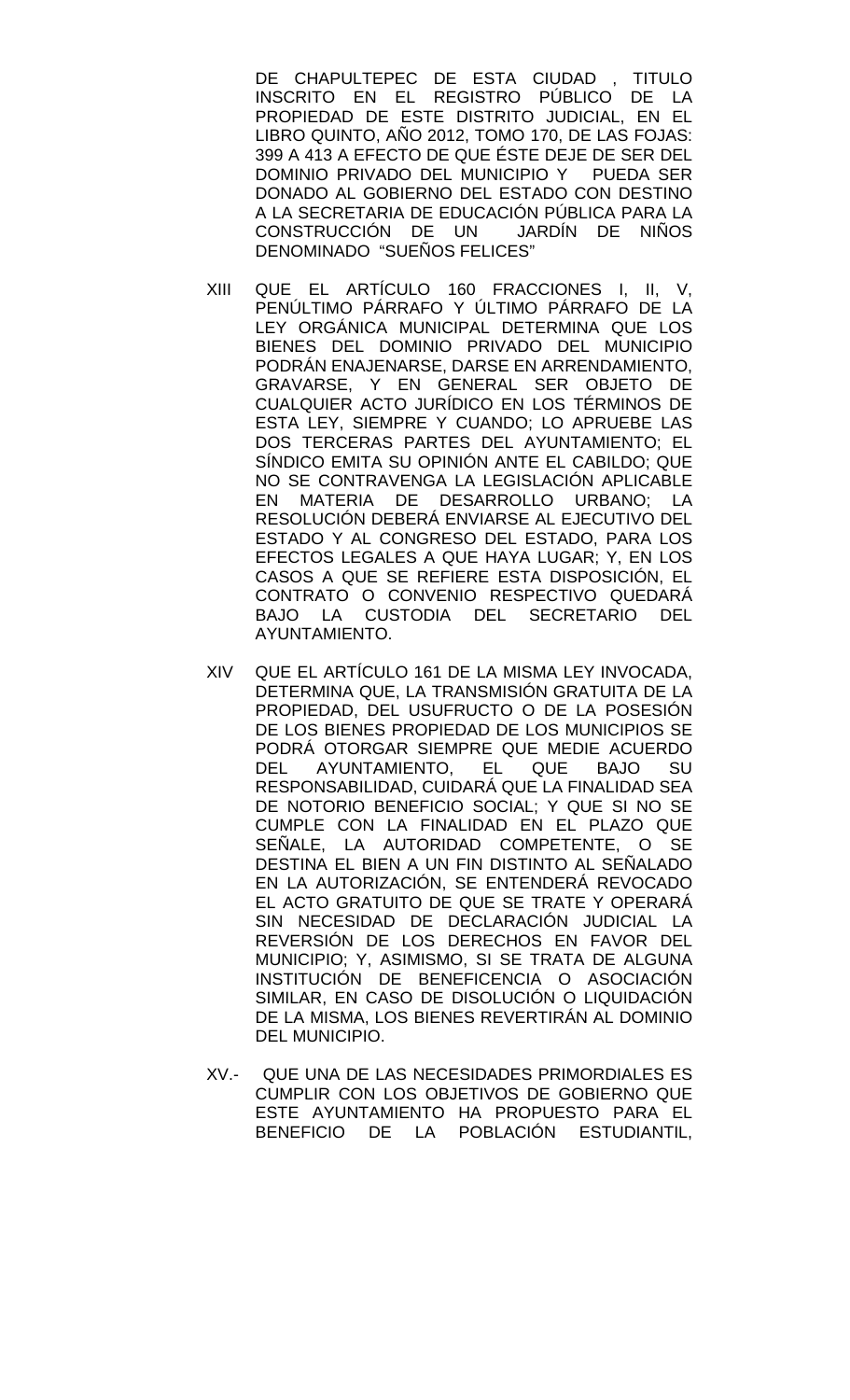IMPULSANDO LA CREACIÓN DE NUEVOS ESPACIOS<br>EDUCATIVOS. DEBIDO A QUE EXISTE DEBIDO A QUE EXISTE SOBREPOBLACIÓN EN TODOS LOS PLANTELES DEL NIVEL PREESCOLAR Y PRIMARIA, POR LO QUE ES URGENTE Y NECESARIO DESTINAR ÁREAS DE EQUIPAMIENTO PARA EJECUTAR LOS PROYECTOS DE CREACIÓN DE NUEVOS ESPACIOS EDUCATIVOS PARA EL BENEFICIO DE LA POBLACIÓN DE ESTA CIUDAD.

XVI QUE LA FRACCIÓN DEL TERRENO UBICADA EN LA ESQUINA QUE FORMAN LAS CALLES TRECE PONIENTE Y PRIVADA DE LA ONCE PONIENTE DEL FRACCIONAMIENTO NIÑOS HÉROES A DONAR AL GOBIERNO DEL ESTADO CON DESTINO A LA SECRETARIA DE EDUCACIÓN PÚBLICA, CONSTA DE UNA SUPERFICIE DE **DOS MIL QUINIENTOS CUARENTA Y OCHO METROS TREINTA CENTÍMETROS**, Y FUE SEGREGADA DE UNA SUPERFICIE TOTAL DE CUATRO MIL QUINIENTOS CUARENTA Y OCHO METROS CON CUARENTA Y CINCO CENTÍMETROS COMO SE DESPRENDE DE LA ESCRITURA NÚMERO DIECIOCHO MIL TRESCIENTOS TRES, DEL VOLUMEN NÚMERO DOSCIENTOS CINCUENTA Y TRES DE FECHA TRECE DE MARZO DEL AÑO DOS MIL DOCE, OTORGADA ANTE LA FE DEL LICENCIADO RAMIRO RODRÍGUEZ MACLUB TITULAR DE LA NOTARIA PÚBLICA NÚMERO DOS DEL DISTRITO JUDICIAL DE TEHUACÁN, PUEBLA, EN EL QUE CONSTA LA ESCRITURA DE RECTIFICACIÓN Y SEGREGACIÓN DE INMUEBLE QUE SOLICITA Y OTORGA EL MUNICIPIO DE TEHUACÁN PUEBLA REPRESENTADO POR LOS SEÑORES ELISEO LEZAMA PRIETO, DR. JOSÉ ORLANDO CUALLO CINTA Y LIC. ROBERTO IVÁN LINARES CHÁVEZ EN SU<br>CARÁCTER DE PRESIDENTE. SECRETARIO Y CARÁCTER DE PRESIDENTE, SECRETARIO SINDICO RESPECTIVAMENTE DEL AYUNTAMIENTO MUNICIPAL CONSTITUCIONAL, RESPECTO DEL TERRENO UBICADO EN LA ESQUINA QUE FORMAN LAS CALLES TRECE PONIENTE Y PRIVADA LA ONCE PONIENTE DEL FRACCIONAMIENTO NIÑOS HÉROES DE CHAPULTEPEC DE ESTA CIUDAD. TITULO INSCRITO EN EL REGISTRO PUBLICO DE LA PROPIEDAD DE ESTE DISTRITO JUDICIAL, EN EL LIBRO QUINTO, AÑO 2012, TOMO 170, DE LAS FOJAS: 399 A 413.

 A).- DE LA SUPERFICIE TOTAL DE 4548.45 M2 *CUATRO MIL QUINIENTOS CUARENTA Y OCHO METROS CON CUARENTA Y CINCO CENTÍMETROS CUADRADOS, SE DESTINAN 2,548.30 DOS MIL QUINIENTOS CUARENTA Y OCHO METROS TREINTA CENTIMETROS CUADRADOS MISMOS QUE SE DONAN AL GOBIERNO DEL ESTADO CON DESTINO A LA SECRETARIA DE EDUCACIÓN PÚBLICA PARA LA CONSTRUCCIÓN DE UN JARDIN DE NIÑOS*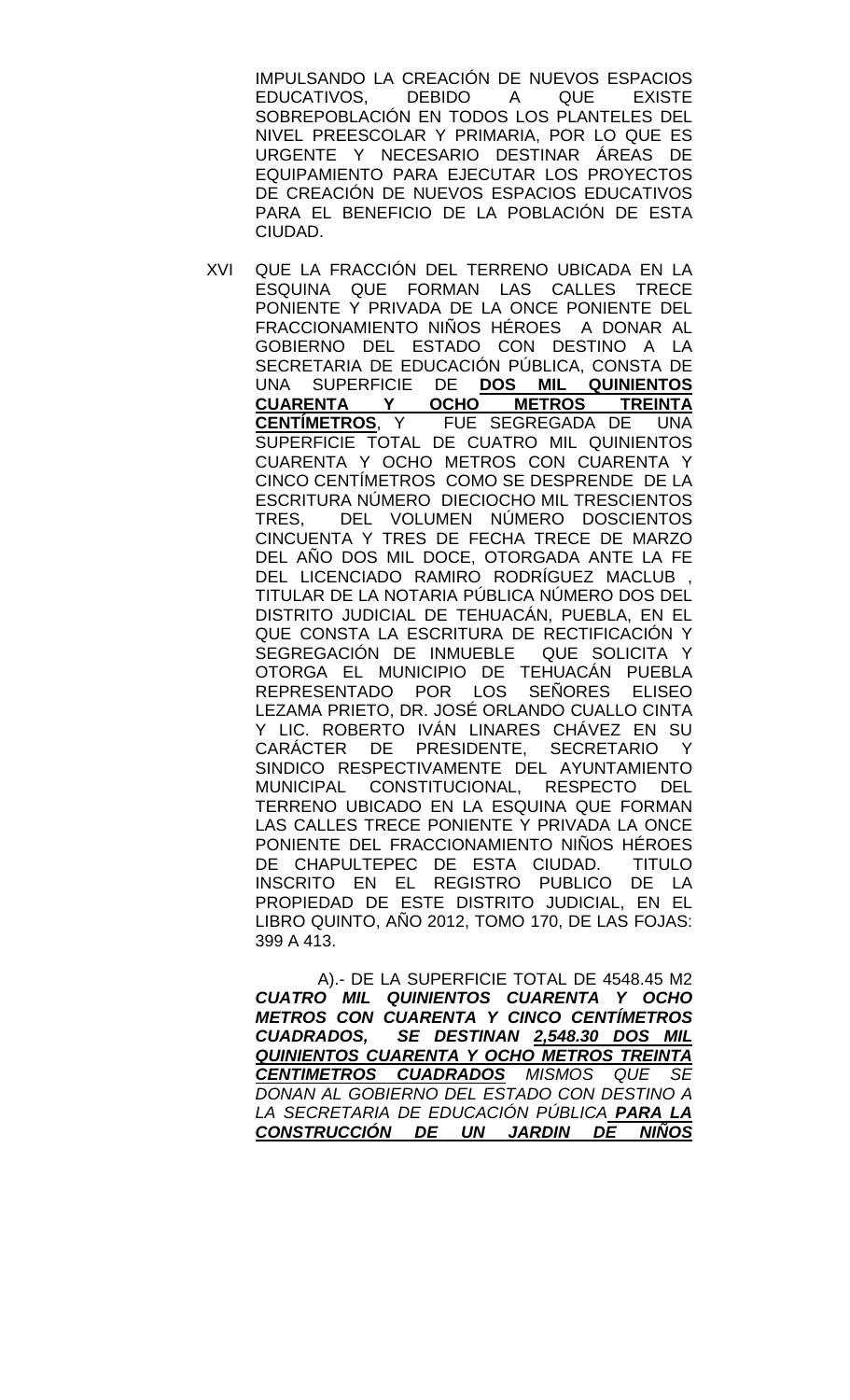*DENOMINADO "SUEÑOS FELICES", CON LAS SIGUIENTES MEDIDAS Y COLINDANCIAS* 

#### **AL NORESTE: MIDE CINCUENTA Y OCHO METROS, SESENTA Y NUEVE CENTÍMETROS Y COLINDA CON PRIVADA DE LA ONCE PONIENTE**.

**AL SURESTE:** MIDE TREINTA Y CINCO METROS, CINCUENTA CENTÍMETROS Y COLINDA CON CALLE TRECE PONIENTE.

**AL SUROESTE:** EN TRES LÍNEAS. LA PRIMERA DE NOROESTE A SURESTE DE TREINTA Y TRES METROS, QUINCE CENTÍMETROS: LA SEGUNDA DE PONIENTE A ORIENTE DE QUINCE METROS Y LA TERCERA DE NORTE A SUR DE VEINTE METROS, TREINTA Y TRES CENTÍMETROS LAS CUALES COLINDAN CON PROPIEDAD PRIVADA.

**AL NOROESTE:** MIDE CUARENTA Y OCHO METROS, CUARENTA Y CINCO CENTÍMETROS COLINDA CON PROPIEDAD RESTANTE PROPIEDAD DEL MUNICIPIO DE TEHUACAN PUEBLA.

 *B).- LA SUPERFICIE RESTANTE DE 2,000.15 DOS MIL METROS QUINCE CENTIMETROS, SE LOS RESERVA ESTE H. AYUNTAMIENTO PARA ÁREA DE EQUIPAMIENTO.*

EN BASE A LO ANTERIOR SOMETO A CONSIDERACIÓN DE ESTE HONORABLE CUERPO COLEGIADO EL SIGUIENTE:

## **P E T I T O R I O**

**PRIMERO.-** SE AUTORICE LA DESINCORPORACIÓN DEL BIEN DE DOMINIO PÚBLICO MUNICIPAL IDENTIFICADO CON LA ESCRITURA NÚMERO DIECIOCHO MIL TRESCIENTOS TRES, DEL VOLUMEN NÚMERO DOSCIENTOS CINCUENTA Y TRES DE FECHA TRECE DE MARZO DEL AÑO DOS MIL DOCE, OTORGADA ANTE LA FE DEL LICENCIADO RAMIRO RODRÍGUEZ MACLUB, TITULAR DE LA NOTARIA PÚBLICA NÚMERO DOS DEL DISTRITO JUDICIAL DE TEHUACÁN, PUEBLA, EN EL QUE CONSTA LA ESCRITURA DE RECTIFICACIÓN Y SEGREGACIÓN DE INMUEBLE QUE SOLICITA Y OTORGA EL MUNICIPIO DE TEHUACÁN PUEBLA REPRESENTADO POR LOS SEÑORES ELISEO LEZAMA PRIETO, DR. JOSÉ ORLANDO CUALLO CINTA Y LIC. ROBERTO IVÁN LINARES CHÁVEZ EN SU CARÁCTER DE PRESIDENTE, SECRETARIO Y SINDICO RESPECTIVAMENTE DEL AYUNTAMIENTO MUNICIPAL CONSTITUCIONAL, RESPECTO DEL TERRENO UBICADO EN LA ESQUINA QUE FORMAN LAS CALLES TRECE PONIENTE Y PRIVADA LA ONCE PONIENTE DEL FRACCIONAMIENTO NIÑOS HÉROES DE CHAPULTEPEC DE ESTA CIUDAD , TITULO INSCRITO EN EL REGISTRO PÚBLICO DE LA PROPIEDAD DE ESTE DISTRITO JUDICIAL, EN EL LIBRO QUINTO,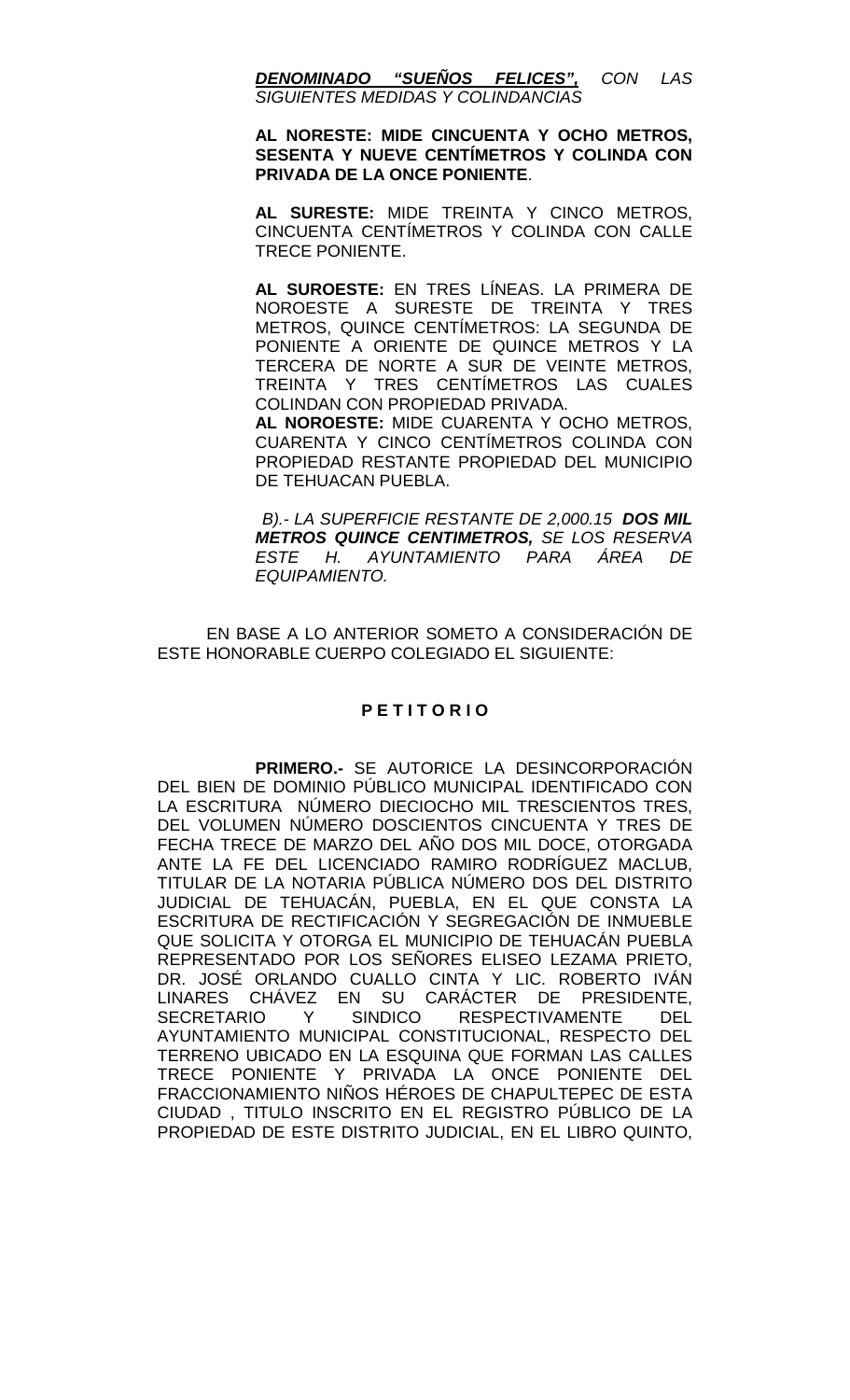AÑO 2012, TOMO 170, DE LAS FOJAS: 399 A 413 LO ANTERIOR EN TÉRMINOS DEL NUMERAL 159 FRACCIONES I Y II DER LA LEY ORGÁNICA MUNICIPAL, Y PASE HACER UN BIEN DE DOMINIO PRIVADO MUNICIPAL Y PUEDA SER DONADO A FAVOR DEL GOBIERNO DEL ESTADO DE PUEBLA, CONSTRUIDO UN JARDÍN DE NIÑOS DENOMINADO "SUEÑOS FELICES"

**SEGUNDO.**- SE APRUEBE LA DONACIÓN A FAVOR DEL GOBIERNO DEL ESTADO CON DESTINO A LA SECRETARÍA DE EDUCACIÓN PÚBLICA LA FRACCIÓN DE TERRENO UBICADO EN LA ESQUINA QUE FORMAN LAS CALLES TRECE PONIENTE Y PRIVADA DE LA ONCE PONIENTE DEL FRACCIONAMIENTO NIÑOS HÉROES DE CHAPULTEPEC CON UNA EXTENSIÓN SUPERFICIAL DE 2,548.30 (DOS MIL QUINIENTOS CUARENTA Y OCHO METROS TREINTA CENTÍMETROS) QUE SE DESTINAN PARA LA CONSTRUCCIÓN DE UN JARDÍN DE NIÑOS DENOMINADO "SUEÑOS FELICES"

 **TERCERO.** SE INSTRUYA AL SECRETARIO GENERAL DEL AYUNTAMIENTO, PARA QUE EN EL ÁMBITO DE SUS FACULTADES, ENVÍE AL EJECUTIVO DEL ESTADO, LOS ACUERDOS QUE SE TOMEN DEL PRESENTE PETITORIO, PARA QUE EN LO CONDUCENTE SE PUBLIQUE EN EL PERIÓDICO OFICIAL DEL ESTADO.- ATENTAMENTE.- TEHUACÁN, PUEBLA, A 11 DE MARZO 2013.- **LIC. ROBERTO IVAN LINARES CHAVEZ.-** SINDICO DEL HONORABLE AYUNTAMIENTO DE TEHUACAN PUEBLA.- FIRMA ILEGIBLE…"

SEÑOR PRESIDENTE MUNICIPAL, REGIDORES Y SINDICO MUNICIPAL, EN VOTACIÓN SE LES CONSULTA SI SE APRUEBA LA PROPUESTA PRESENTADA EN CUESTIÓN, LOS QUE ESTÉN POR LA AFIRMATIVA SÍRVANSE MANIFESTARLO LEVANTANDO LA MANO.

HABIÉNDOSE ANALIZADO AMPLIAMENTE EL CONTENIDO DEL DICTAMEN DE REFERENCIA, POR MAYORÍA CON 13 VOTOS A FAVOR, POR PARTE DE LOS INTEGRANTES DEL HONORABLE CABILDO, SE DETERMINA EL SIGUIENTE:

# **A C U E R D O**

**PRIMERO.-** SE AUTORIZA LA DESINCORPORACIÓN DEL BIEN DE DOMINIO PÚBLICO MUNICIPAL IDENTIFICADO CON LA ESCRITURA NÚMERO DIECIOCHO MIL TRESCIENTOS TRES, DEL VOLUMEN NÚMERO DOSCIENTOS CINCUENTA Y TRES DE FECHA TRECE DE MARZO DEL AÑO DOS MIL DOCE, OTORGADA ANTE LA FE DEL LICENCIADO RAMIRO RODRÍGUEZ MACLUB, TITULAR DE LA NOTARIA PÚBLICA NÚMERO DOS DEL DISTRITO JUDICIAL DE TEHUACÁN, PUEBLA, EN EL QUE CONSTA LA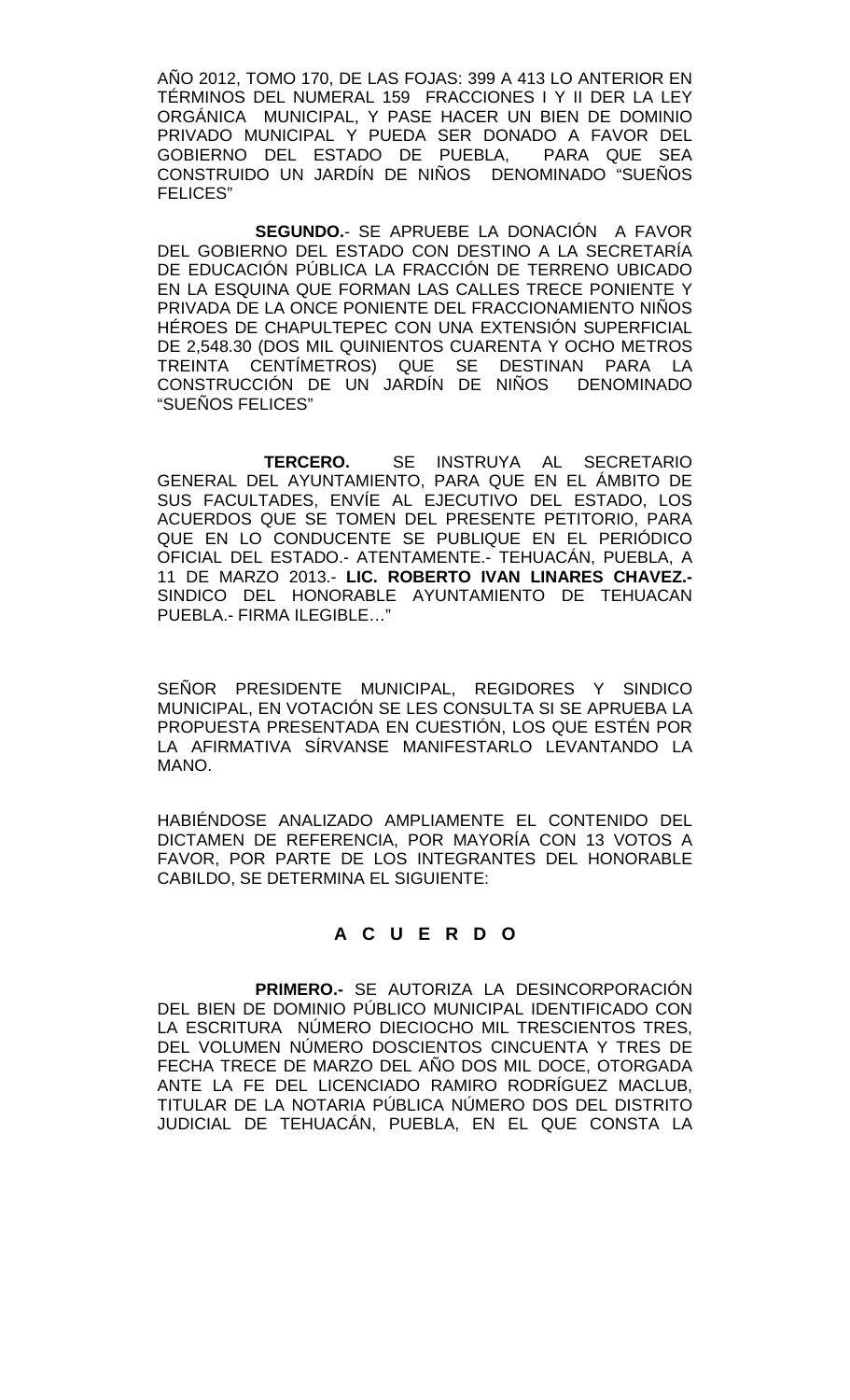ESCRITURA DE RECTIFICACIÓN Y SEGREGACIÓN DE INMUEBLE QUE SOLICITA Y OTORGA EL MUNICIPIO DE TEHUACÁN PUEBLA REPRESENTADO POR LOS SEÑORES ELISEO LEZAMA PRIETO, DR. JOSÉ ORLANDO CUALLO CINTA Y LIC. ROBERTO IVÁN LINARES CHÁVEZ EN SU CARÁCTER DE PRESIDENTE, RESPECTIVAMENTE DEL AYUNTAMIENTO MUNICIPAL CONSTITUCIONAL, RESPECTO DEL TERRENO UBICADO EN LA ESQUINA QUE FORMAN LAS CALLES TRECE PONIENTE Y PRIVADA LA ONCE PONIENTE DEL FRACCIONAMIENTO NIÑOS HÉROES DE CHAPULTEPEC DE ESTA CIUDAD , TITULO INSCRITO EN EL REGISTRO PÚBLICO DE LA PROPIEDAD DE ESTE DISTRITO JUDICIAL, EN EL LIBRO QUINTO, AÑO 2012, TOMO 170, DE LAS FOJAS: 399 A 413 LO ANTERIOR EN TÉRMINOS DEL NUMERAL 159 FRACCIONES I Y II DER LA LEY ORGÁNICA MUNICIPAL, Y PASE HACER UN BIEN DE DOMINIO PRIVADO MUNICIPAL Y PUEDA SER DONADO A FAVOR DEL GOBIERNO DEL ESTADO DE PUEBLA, PARA QUE SEA CONSTRUIDO UN JARDÍN DE NIÑOS DENOMINADO "SUEÑOS FELICES"

**SEGUNDO.**- SE APRUEBA LA DONACIÓN A FAVOR DEL GOBIERNO DEL ESTADO CON DESTINO A LA SECRETARÍA DE EDUCACIÓN PÚBLICA LA FRACCIÓN DE TERRENO UBICADO EN LA ESQUINA QUE FORMAN LAS CALLES TRECE PONIENTE Y PRIVADA DE LA ONCE PONIENTE DEL FRACCIONAMIENTO NIÑOS HÉROES DE CHAPULTEPEC CON UNA EXTENSIÓN SUPERFICIAL DE 2,548.30 (DOS MIL QUINIENTOS CUARENTA Y OCHO METROS TREINTA CENTÍMETROS) QUE SE DESTINAN PARA LA CONSTRUCCIÓN DE UN JARDÍN DE NIÑOS DENOMINADO "SUEÑOS FELICES"

 **TERCERO.** SE INSTRUYE AL SECRETARIO GENERAL DEL AYUNTAMIENTO, PARA QUE EN EL ÁMBITO DE SUS FACULTADES, ENVÍE AL EJECUTIVO DEL ESTADO, LOS ACUERDOS QUE SE TOMEN DEL PRESENTE PETITORIO, PARA QUE EN LO CONDUCENTE SE PUBLIQUE EN EL PERIÓDICO OFICIAL DEL ESTADO.

LO ANTERIOR CON FUNDAMENTO EN LOS DISPOSITIVOS LEGALES INVOCADOS EN EL DICTAMEN DE REFERENCIA.

**SINDICATURA.- ANÁLISIS, DISCUSIÓN Y EN SU CASO APROBACIÓN DEL PETITORIO QUE CONTIENE: LA RATIFICACIÓN Y FIRMA DEL CONVENIO DE COOPERACIÓN PARA LA PRESERVACIÓN DEL MEDIO AMBIENTE Y CONTINUACIÓN DEL RELLENO SANITARIO, ENTRE EL MUNICIPIO DE TEHUACÁN PUEBLA Y EL C. JOSE MARTINEZ JUAREZ EN SU CARÁCTER DE PRESIDENTE AUXILIAR MUNICIPAL Y ADMINISTRADOR DE BIENES DE LA COMUNIDAD DE SANTA MARIA COAPAN.**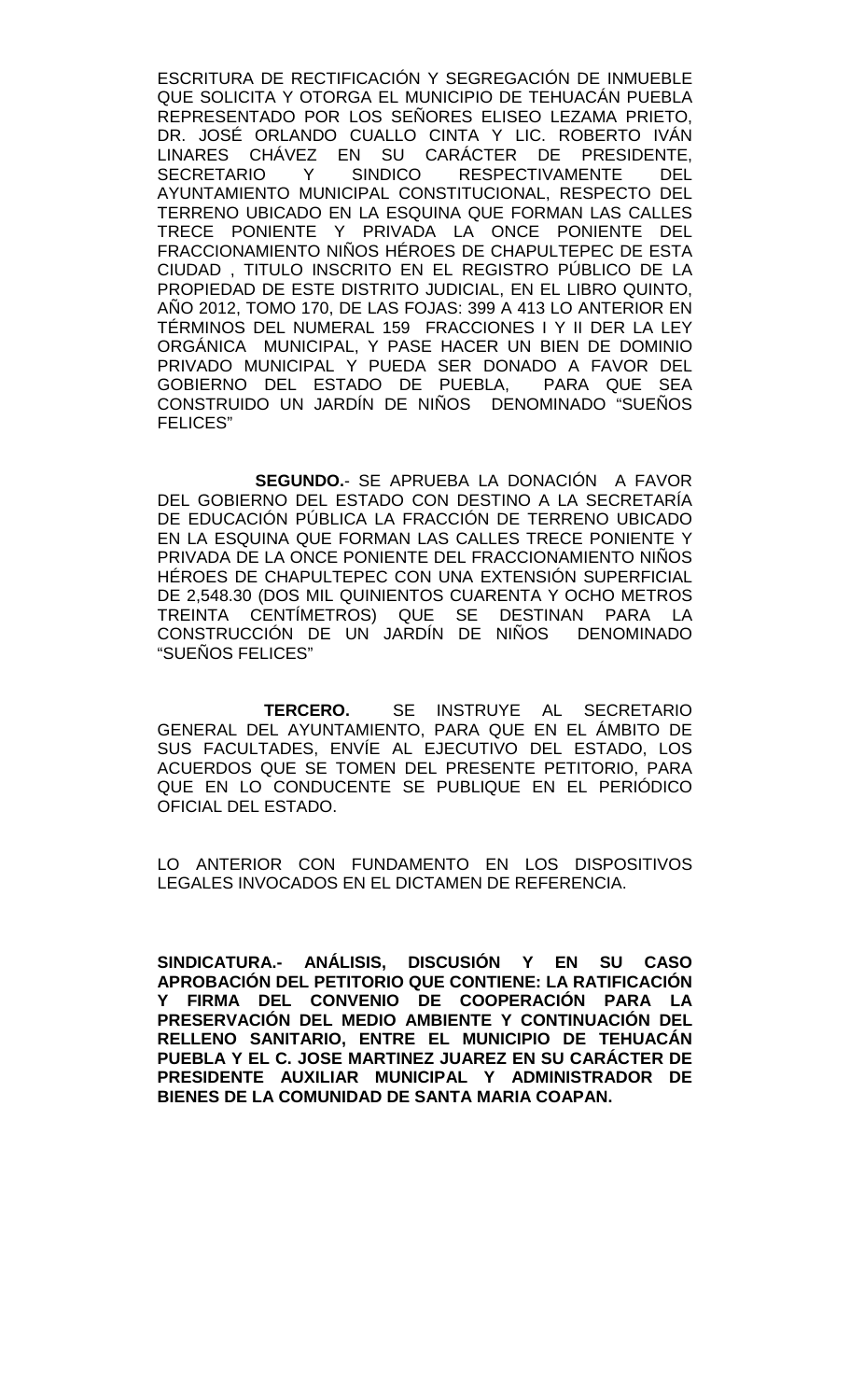SEÑOR SINDICO, TIENE USTED EL USO DE LA PALABRA.

EL C. LIC. ROBERTO IVAN LINARES CHAVEZ, PROCEDE A DAR LECTURA AL PETITORIO DE REFERENCIA, MISMO QUE A LA LETRA DICE:

#### **"…HONORABLE CABILDO DEL HONORABLE AYUNTAMIENTO CONSTITUCIONAL DE TEHUACAN PUEBLA.**

EL SUSCRITO LICENCIADO ROBERTO IVAN LINARES CHAVEZ SÍNDICO DE TEHUACÁN, PUEBLA, DE CONFORMIDAD CON LO PRECEPTUADO POR LOS ARTÍCULOS 100 FRACCIONES V, VIII, XV Y XVI, 85 Y 89 DE LA LEY ORGÁNICA MUNICIPAL, SOMETO A APROBACIÓN DEL HONORABLE CABILDO **LA RATIFICACION Y FIRMA DEL CONVENIO DE COOPERACION PARA LA PRESERVACION DEL MEDIO AMBIENTE Y CONTINUACION DEL RELLENO SANITARIO, CELEBRADO ENTRE EL MUNICIPIO DE TEHUACÁN PUEBLA, REPRESENTADO POR EL C. ELISEO LEZAMA PRIETO, EN SU CARÁCTER DE PRESIDENTE MUNICIPAL CONSTITUCIONAL DE TEHUACÁN, PUEBLA, LIC. ROBERTO IVAN LINARES CHAVEZ, EN SU CARÁCTER DE SÍNDICO MUNICIPAL Y EL DR. JOSE ORLANDO CUALLO CINTA EN SU CARÁCTER DE SECRETARIO GENERAL DEL AYUNTAMIENTO, Y POR LA OTRA PARTE EL C. JOSE MARTINEZ JUAREZ, EN SU CARÁCTER DE PRESIDENTE AUXILIAR MUNICIPAL Y ADMINISTRADOR DE BIENES DE LA JUNTA AUXILIAR DE SANTA MARÍA COAPAN.** EN BASE A LOS SIGUIENTES:

#### **C O N S I DE R A N D O S**

I. QUE EL PÁRRAFO PRIMERO DE LA FRACCIÓN II DEL ARTÍCULO 115 DE LA CONSTITUCIÓN POLÍTICA DE LOS ESTADOS UNIDOS MEXICANOS, DETERMINA QUE LOS AYUNTAMIENTOS TENDRÁN FACULTADES PARA APROBAR, DE ACUERDO CON LAS LEYES EN MATERIA MUNICIPAL QUE DEBERÁN EXPEDIR LAS LEGISLATURAS DE LOS ESTADOS, LOS BANDOS DE POLICÍA Y GOBIERNO, LOS REGLAMENTOS, CIRCULARES; Y DISPOSICIONES ADMINISTRATIVAS DE OBSERVANCIA GENERAL DENTRO DE SUS RESPECTIVAS JURISDICCIONES, QUE ORGANICEN LA ADMINISTRACIÓN PÚBLICA MUNICIPAL, REGULEN LAS MATERIAS, PROCEDIMIENTOS, FUNCIONES Y SERVICIOS PÚBLICOS DE SU COMPETENCIA Y<br>ASEGUREN LA PARTICIPACIÓN CIUDADANA Y ASEGUREN LA PARTICIPACIÓN CIUDADANA VECINAL; MISMA DISPOSICIÓN QUE ES TRASLADADA A LA FRACCIÓN III DEL ARTÍCULO 105 DE LA CONSTITUCIÓN POLÍTICA DEL ESTADO LIBRE Y SOBERANO DE PUEBLA;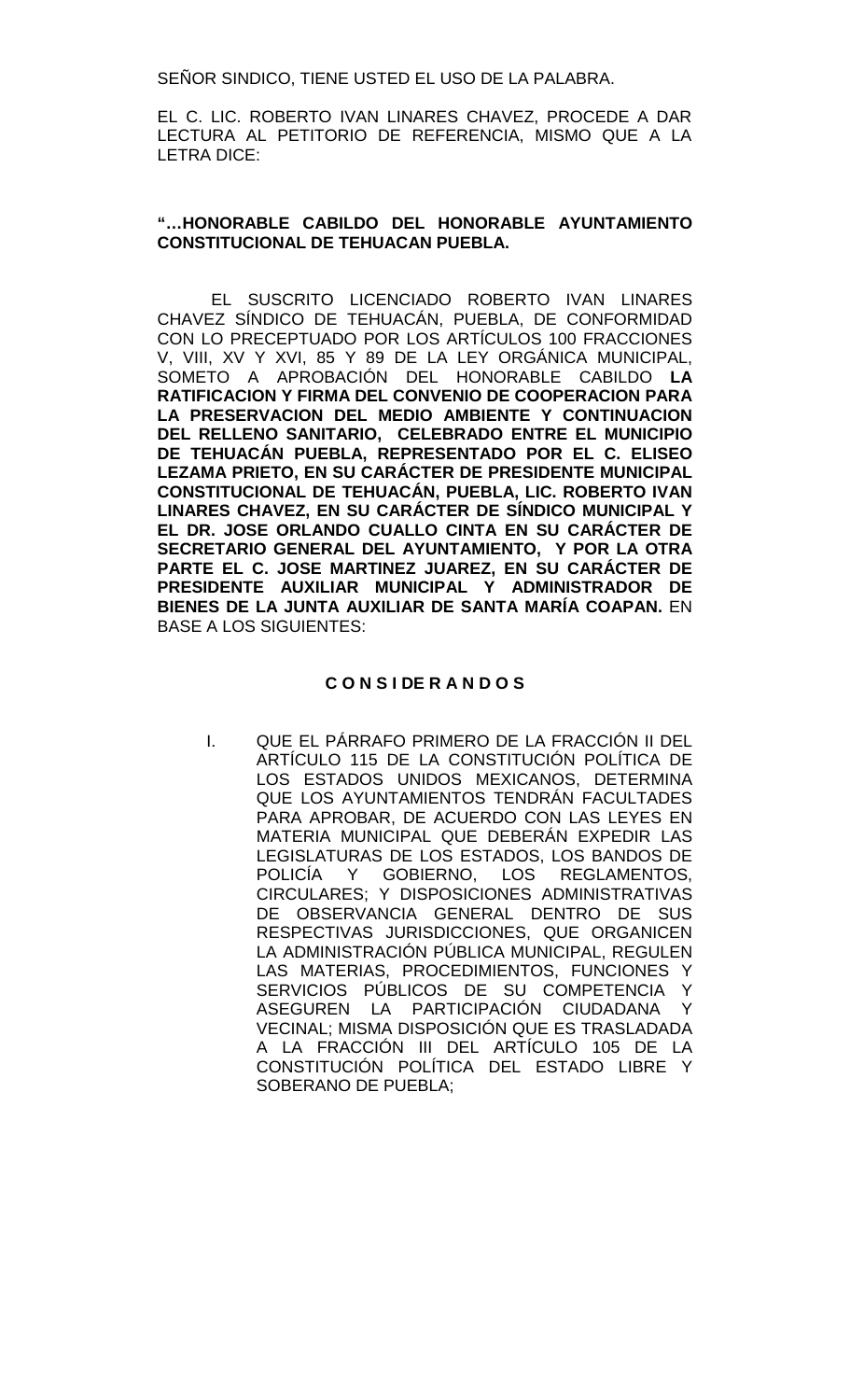- II. EL ARTÍCULO 57 DE LA CONSTITUCIÓN POLÍTICA DEL ESTADO FRACCIÓN VII.- ESTABLECE QUE EL CONGRESO DEL ESTADO ESTA FACULTADO PARA<br>AUTORIZAR LA ENAJENACIÓN DE BIENES LA ENAJENACIÓN DE BIENES INMUEBLES PROPIOS DEL ESTADO O DE LOS MUNICIPIOS, A SOLICITUD DE ÉSTOS, ASÍ COMO APROBAR LOS CONTRATOS QUE CELEBREN LOS AYUNTAMIENTOS, CUANDO TENGAN DURACIÓN MAYOR DEL PERÍODO PARA EL CUAL HUBIEREN SIDO ELECTOS;
- III. QUE EL ARTÍCULO 76 PRIMER PÁRRAFO DE LA LEY ORGÁNICA MUNICIPAL, DETERMINA QUE EL AYUNTAMIENTO SESIONARÁ VÁLIDAMENTE CON LA ASISTENCIA DE LA MAYORÍA DE SUS MIEMBROS Y DEL SECRETARIO DEL AYUNTAMIENTO O LA PERSONA QUE LEGALMENTE LO SUSTITUYA;
- IV QUE EL ARTÍCULO 77 DE LA LEY ORGÁNICA MUNICIPAL, DETERMINA QUE LOS ACUERDOS DE LOS AYUNTAMIENTOS SE TOMARÁN POR MAYORÍA DE VOTOS DEL PRESIDENTE MUNICIPAL, REGIDORES Y SÍNDICO, Y EN CASO DE EMPATE, EL PRESIDENTE MUNICIPAL TENDRÁ VOTO DE CALIDAD;
- V QUE EL ARTÍCULO 78 FRACCIONES XVIII Y XIX DE LA LEY ORGÁNICA MUNICIPAL, DETERMINA EN SU PARTE CONDUCENTE QUE SON ATRIBUCIONES DE LOS AYUNTAMIENTOS; PROMOVER CUANTO ESTIME CONVENIENTE PARA EL PROGRESO ECONÓMICO, SOCIAL Y CULTURAL DEL MUNICIPIO; ESTABLECER LAS BASES SOBRE LAS CUALES **SE SUSCRIBAN LOS CONVENIOS O ACTOS, QUE COMPROMETAN AL MUNICIPIO POR UN PLAZO MAYOR AL PERÍODO DEL AYUNTAMIENTO**, SIEMPRE Y CUANDO LOS MISMOS SEAN ACORDADOS POR LAS DOS TERCERAS PARTES DE LOS MIEMBROS DEL AYUNTAMIENTO O DEL CONSEJO MUNICIPAL, EN LOS CASOS QUE ESTABLEZCA EL PRESENTE ORDENAMIENTO, PARA OBTENER LA APROBACIÓN A QUE SE REFIERE LA CONSTITUCIÓN POLÍTICA DEL ESTADO LIBRE Y SOBERANO DE PUEBLA;
- VI QUE EL ARTÍCULO 78 FRACCIÓN LVIII DE LA LEY ORGÁNICA MUNICIPAL, DETERMINA EN SU PARTE CONDUCENTE QUE SON ATRIBUCIONES DE LOS AYUNTAMIENTOS: PRESTAR LOS SERVICIOS PÚBLICOS QUE CONSTITUCIONALMENTE LES CORRESPONDE.
- VII QUE EL ARTÍCULO 84 Y 89 DE LA LEY ORGÁNICA MUNICIPAL, PRECISA QUE LOS AYUNTAMIENTOS, PARA APROBAR BANDOS DE POLICÍA Y GOBIERNO, REGLAMENTOS Y DISPOSICIONES ADMINISTRATIVAS DE OBSERVANCIA GENERAL, QUE ORGANICEN LA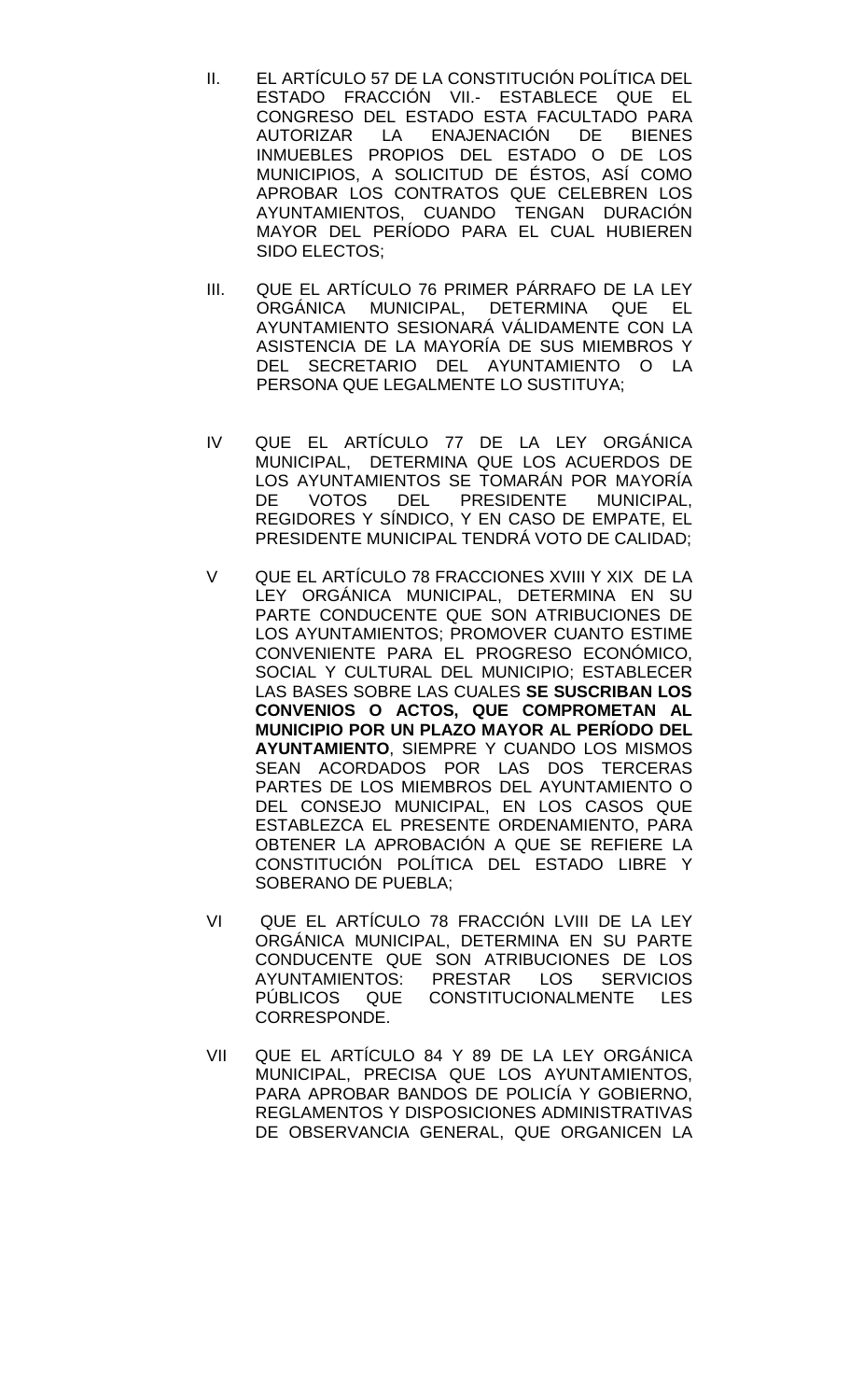ADMINISTRACIÓN PÚBLICA MUNICIPAL Y DENTRO DE SUS RESPECTIVAS JURISDICCIONES, REGULEN LAS<br>MATERIAS. PROCEDIMIENTOS. FUNCIONES Y MATERIAS, PROCEDIMIENTOS, FUNCIONES Y<br>SERVICIOS PÚBLICOS DE SU COMPETENCIA. PÚBLICOS DE SU COMPETENCIA. ASEGURANDO LA PARTICIPACIÓN CIUDADANA Y VECINAL; LLEVARÁN A CABO EL PROCESO REGLAMENTARIO, QUE COMPRENDERÁ LAS ETAPAS DE PROPUESTA, ANÁLISIS, DISCUSIÓN, APROBACIÓN Y PUBLICACIÓN; Y, QUE LAS MISMAS DISPOSICIONES SERÁN OBSERVADAS PARA EL CASO DE QUE SEA NECESARIO HACER UNA REFORMA O ADICIÓN A CUALESQUIERA DE LOS ORDENAMIENTOS APROBADOS POR EL AYUNTAMIENTO RESPECTIVO;

- VIII QUE EL ARTÍCULO 91 EN SUS FRACCIONES III Y XLVI DE LA LEY ORGÁNICA MUNICIPAL, PRECEPTÚA QUE EL CIUDADANO PRESIDENTE MUNICIPAL<br>CONSTITUCIONAL TIENE DENTRO DE SUS CONSTITUCIONAL TIENE DENTRO DE SUS<br>FACULTADES Y OBLIGACIONES LAS DE FACULTADES Y OBLIGACIONES LAS DE REPRESENTAR AL AYUNTAMIENTO Y EJECUTAR SUS RESOLUCIONES; SALVO QUE SE DESIGNE UNA<br>COMISIÓN ESPECIAL, O SE TRATE DE COMISIÓN ESPECIAL, O SE TRATE DE PROCEDIMIENTOS JUDICIALES, EN LOS QUE LA REPRESENTACIÓN CORRESPONDE AL SÍNDICO MUNICIPAL; SUSCRIBIR, PREVIO ACUERDO DEL AYUNTAMIENTO, LOS CONVENIOS Y ACTOS QUE SEAN DE INTERÉS PARA EL MUNICIPIO, SIN PERJUICIO DE LO QUE ESTA LEY SEÑALA.
- IX QUE EL ARTÍCULO 100 FRACCIÓN V DE LA LEY ORGÁNICA MUNICIPAL, DETERMINA QUE SON DEBERES Y ATRIBUCIONES DEL SÍNDICO; PROMOVER ANTE LAS AUTORIDADES MUNICIPALES, CUANTO ESTIMAREN PROPIO Y CONDUCENTE EN BENEFICIO DE LA COLECTIVIDAD;
- X. QUE EL ARTÍCULO 161 DE LA LEY ORGÁNICA MUNICIPAL , DETERMINA QUE LA TRANSMISIÓN GRATUITA DE LA PROPIEDAD, DEL USUFRUCTO O DE LA POSESIÓN DE LOS BIENES PROPIEDAD DE LOS MUNICIPIOS SE PODRÁ OTORGAR SIEMPRE QUE MEDIE ACUERDO DEL AYUNTAMIENTO, EL QUE BAJO SU RESPONSABILIDAD, CUIDARÁ QUE LA FINALIDAD SEA DE NOTORIO BENEFICIO SOCIAL, Y QUE SI NO SE CUMPLE CON LA FINALIDAD EN EL PLAZO QUE SEÑALE LA AUTORIDAD COMPETENTE O SE DESTINA EL BIEN A UN FIN DISTINTO AL SEÑALADO EN LA AUTORIZACIÓN, SE ENTENDERÁ REVOCADO EL ACTO GRATUITO DE QUE SE TRATE Y OPERARA SIN NECESIDAD DE DECLARACIÓN JUDICIAL LA REVERSIÓN DE LOS DERECHOS EN FAVOR DEL MUNICIPIO, ASÍ MISMO SI SE TRATA DE ALGUNA INSTITUCIÓN DE BENEFICENCIA O ASOCIACIÓN SIMILAR EN CASO DE DISOLUCIÓN O LIQUIDACIÓN DE LA MISMA, LOS BIENES REVERTIRÁN AL DOMINIO DEL MUNICIPIO.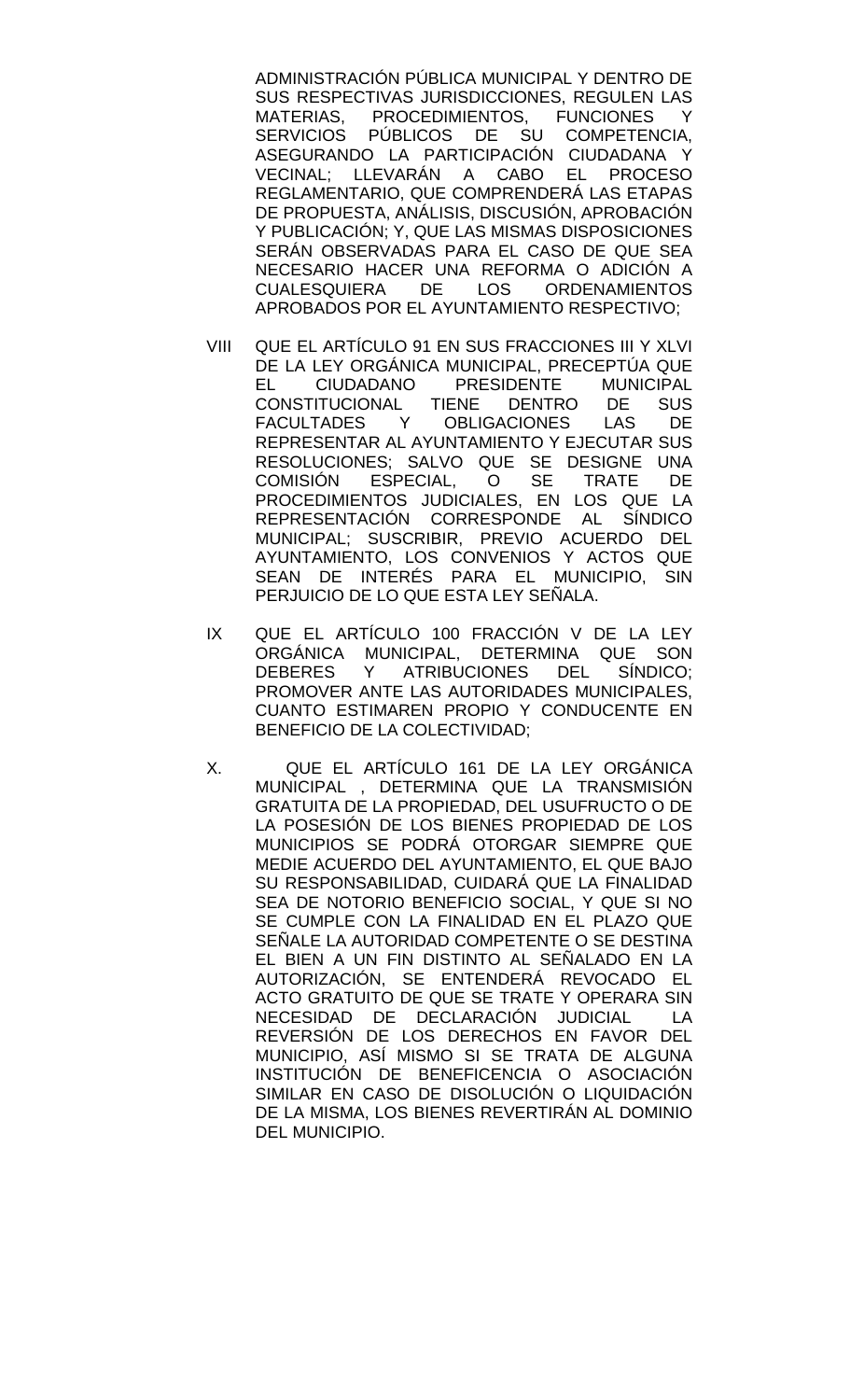- XI COMO ANTECEDENTE HE DE REFERIR QUE EL RELLENO SANITARIO MUNICIPAL HA VENIDO<br>OPERANDO DESDE HACE VARIAS OPERANDO DESDE HACE VARIAS ADMINISTRACIONES EN LOS TERRENOS PROPIEDAD DE "LA JUNTA AUXILIAR", DE SANTA MARÍA COAPAN, MISMO QUE SE ENCUENTRA UBICADO EN EL KILOMETRO 1 + 300 DEL CAMINO QUE CONDUCE RUMBO A LAS FALDAS DEL CERRO DEL TAMBOR SOBRE EL KILOMETRO 12.200 DE LA CARRETERA FEDERAL TEHUACÁN-HUAJUAPAN, Y DADO QUE ES PRIORIDAD DE LAS PARTES QUE DICHO RELLENO SANITARIO SIGA OPERANDO EN DICHA LOCALIDAD, ES NECESARIO LA REALIZACIÓN DE TRABAJADOS EN COLABORACIÓN DE AMBAS PARTES A EFECTO DE LOGRAR UN MEJOR FUNCIONAMIENTO DEL MISMO Y DE ESTA FORMA PROLONGAR SU VIDA ÚTIL.
- XII EN RAZÓN DE LO ANTERIOR ES PRECISO DE LA RENOVACIÓN DEL CONVENIO PARA DAR CUMPLIMIENTO A LOS OBJETIVOS ESTRATÉGICOS TRAZADOS POR EL GOBIERNO MUNICIPAL DE TEHUACÁN PUEBLA, ASÍ COMO DE LA JUNTA AUXILIAR DE SANTA MARÍA COAPAN.
- XIII.- POR LO ANTERIORMENTE SEÑALADO Y TODA VEZ QUE EL MUNICIPIO TIENE LA OBLIGACIÓN DE CUMPLIR CON LAS FUNCIONES QUE LE SON ENCOMENDADAS MISMAS QUE SE ENCUENTRAN FUNDAMENTADAS EN EL ARTÍCULO 115 FRACCIÓN III INCISO G) DE LA CONSTITUCIÓN POLÍTICA DE LOS ESTADOS UNIDOS MEXICANOS, CON FUNDAMENTO EN EL ARTÍCULO 78 FRACCIÓN XIX DE LA LEY ORGÁNICA MUNICIPAL, SOMETO A CONSIDERACIÓN DE ESTE HONORABLE CABILDO A EFECTO DE QUE SE **APRUEBE Y RATIFIQUE LA FIRMA DEL CONVENIO DE COOPERACION PARA LA PRESERVACION DEL MEDIO AMBIENTE Y CONTINUACION DEL RELLENO SANITARIO, CELEBRADO ENTRE EL MUNICIPIO DE TEHUACÁN PUEBLA, REPRESENTADO POR EL C. ELISEO LEZAMA PRIETO, EN SU CARÁCTER DE PRESIDENTE MUNICIPAL CONSTITUCIONAL DE TEHUACÁN, PUEBLA, LIC. ROBERTO IVAN LINARES CHAVEZ, EN SU CARÁCTER DE SÍNDICO MUNICIPAL Y EL DR. JOSE ORLANDO CUALLO CINTA EN SU CARÁCTER DE SECRETARIO GENERAL DEL AYUNTAMIENTO, Y POR LA OTRA PARTE EL C. JOSE MARTINEZ JUAREZ, EN SU CARÁCTER DE PRESIDENTE ADMINISTRADOR DE BIENES DE LA JUNTA AUXILIAR DE SANTA MARÍA COAPAN.** EL CUAL SE ANEXA AL PRESENTE.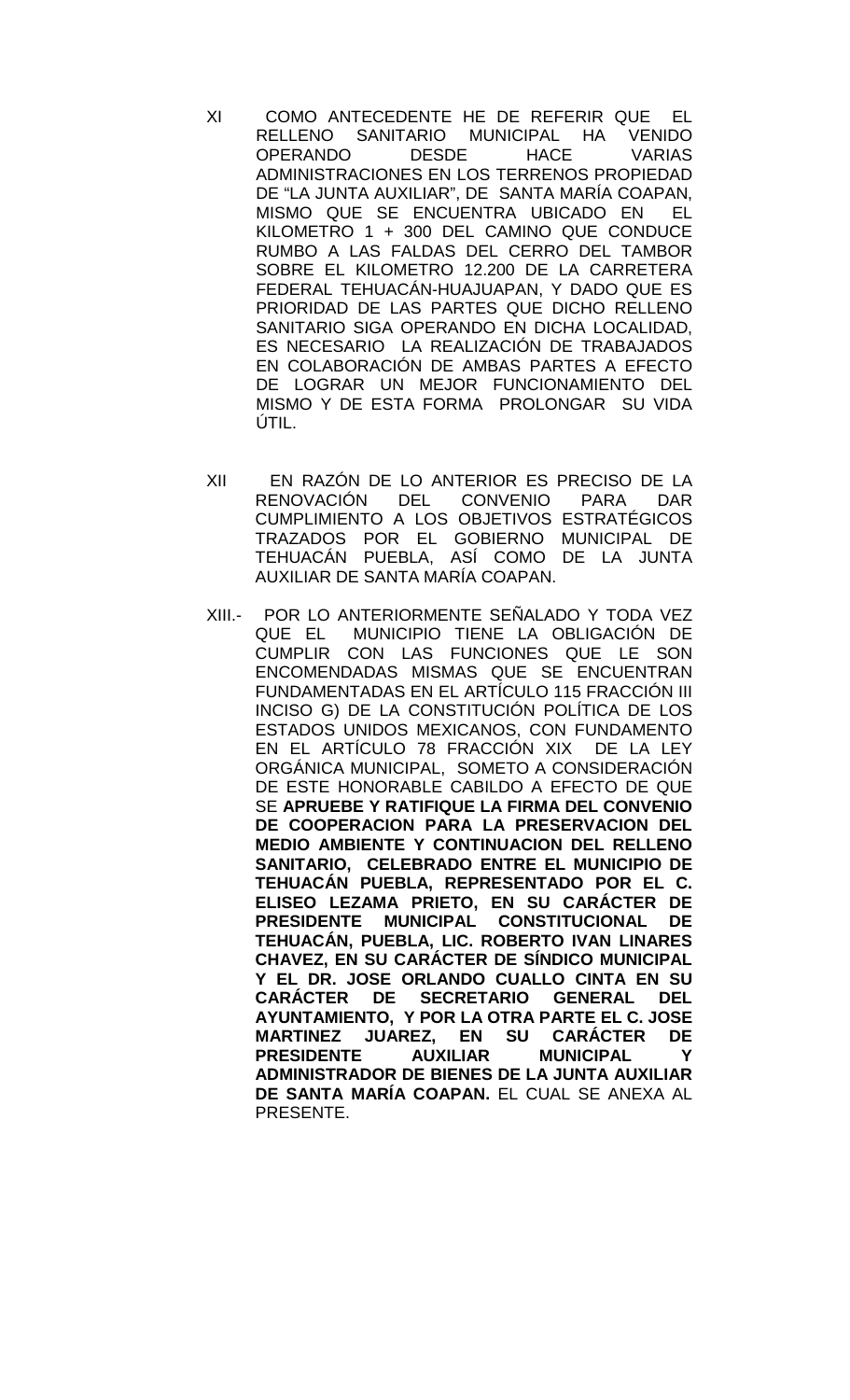EN BASE A LO ANTERIOR SOMETO A CONSIDERACIÓN DE ESTE HONORABLE CUERPO COLEGIADO EL SIGUIENTE:

#### **P E T I T O R I O**

 **PRIMERO.-** SE **APRUEBE Y RATIFIQUE LA AUTORIZACIÓN Y FIRMA DEL CONVENIO COOPERACION PARA LA PRESERVACION DEL MEDIO AMBIENTE Y CONTINUACION DEL RELLENO SANITARIO, CELEBRADO ENTRE EL MUNICIPIO DE TEHUACÁN PUEBLA, REPRESENTADO POR EL C. ELISEO LEZAMA PRIETO, EN SU CARÁCTER DE PRESIDENTE MUNICIPAL CONSTITUCIONAL DE TEHUACÁN, PUEBLA, LIC. ROBERTO IVAN LINARES CHAVEZ, EN SU CARÁCTER DE SÍNDICO MUNICIPAL Y EL DR. JOSE ORLANDO CUALLO CINTA EN SU CARÁCTER DE SECRETARIO GENERAL DEL AYUNTAMIENTO, Y POR LA OTRA PARTE EL C. JOSE MARTINEZ JUAREZ, EN SU CARÁCTER DE PRESIDENTE AUXILIAR MUNICIPAL Y ADMINISTRADOR DE BIENES DE LA JUNTA AUXILIAR DE SANTA MARÍA COAPAN.**

 **SEGUNDO:** SE NOTIFIQUE EL PRESENTE ACUERDO**.**- **ATENTAMENTE.- TEHUACÁN, PUEBLA, A 11 DE MARZO DE 2013.- LIC. ROBERTO IVAN LINARES CHAVEZ.-** SINDICO MUNICIPAL DEL HONORABLE AYUNTAMIENTO DE TEHUACAN PUEBLA.- FIRMA ILEGIBLE…"

SEÑOR PRESIDENTE MUNICIPAL, REGIDORES Y SINDICO MUNICIPAL, EN VOTACIÓN SE LES CONSULTA SI SE APRUEBA LA PROPUESTA PRESENTADA EN CUESTIÓN, LOS QUE ESTÉN POR LA AFIRMATIVA SÍRVANSE MANIFESTARLO LEVANTANDO LA MANO.

HABIÉNDOSE ANALIZADO AMPLIAMENTE EL CONTENIDO DEL DICTAMEN DE REFERENCIA, POR MAYORÍA CON 13 VOTOS A FAVOR, POR PARTE DE LOS INTEGRANTES DEL HONORABLE CABILDO, SE DETERMINA EL SIGUIENTE:

## **A C U E R D O**

 **PRIMERO.-** SE **APRUEBA Y RATIFICA LA AUTORIZACIÓN Y FIRMA DEL CONVENIO DE COOPERACION PARA LA PRESERVACION DEL MEDIO AMBIENTE Y CONTINUACION DEL RELLENO SANITARIO, CELEBRADO ENTRE EL MUNICIPIO DE TEHUACÁN PUEBLA, REPRESENTADO POR EL C. ELISEO LEZAMA PRIETO, EN SU CARÁCTER DE PRESIDENTE MUNICIPAL**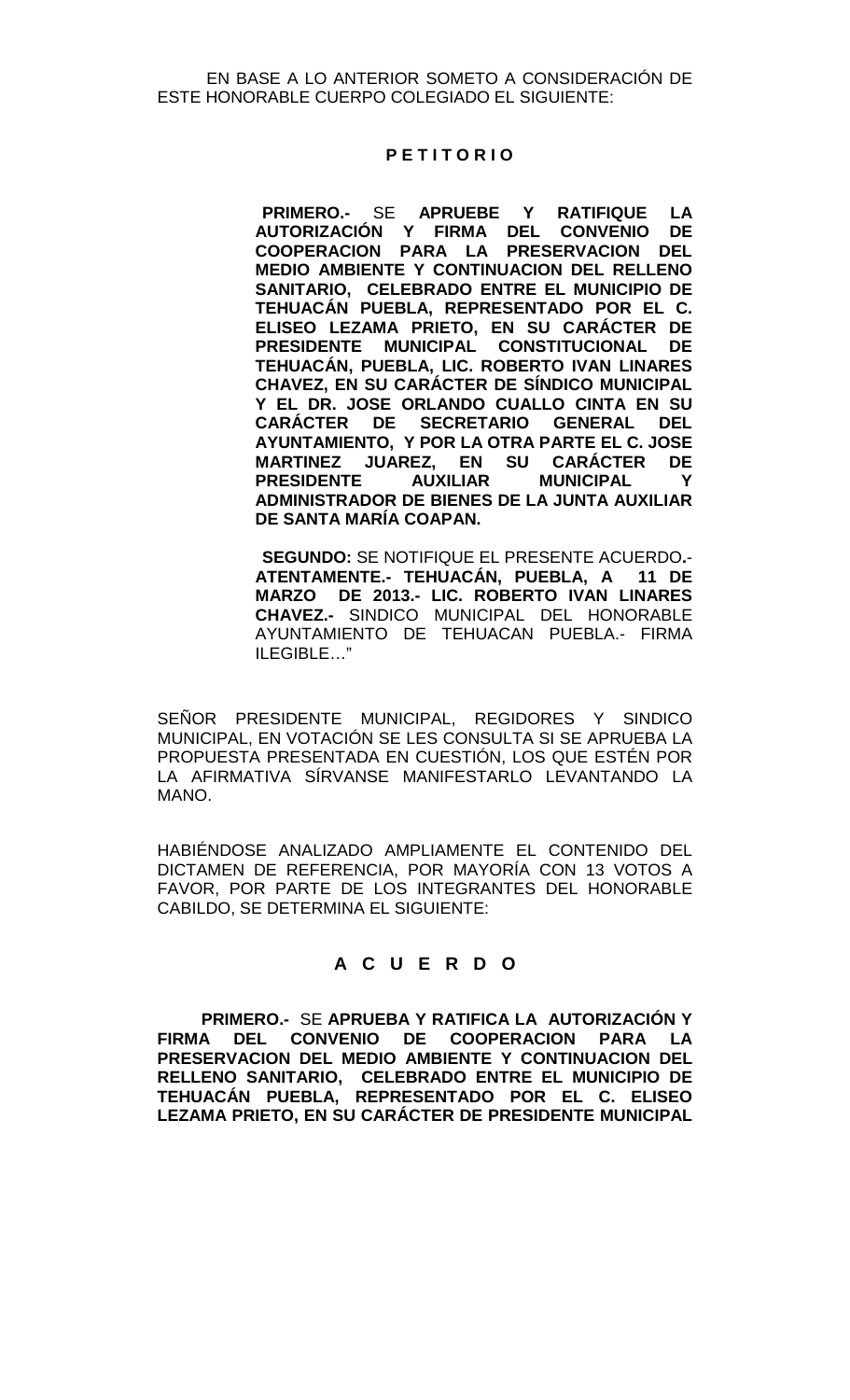**CONSTITUCIONAL DE TEHUACÁN, PUEBLA, LIC. ROBERTO IVAN LINARES CHAVEZ, EN SU CARÁCTER DE SÍNDICO MUNICIPAL Y EL DR. JOSE ORLANDO CUALLO CINTA EN SU CARÁCTER DE SECRETARIO GENERAL DEL AYUNTAMIENTO, Y POR LA OTRA PARTE EL C. JOSE MARTINEZ JUAREZ, EN SU CARÁCTER DE PRESIDENTE AUXILIAR MUNICIPAL Y ADMINISTRADOR DE BIENES DE LA JUNTA AUXILIAR DE SANTA MARÍA COAPAN.**

**SEGUNDO:** SE NOTIFIQUE EL PRESENTE ACUERDO**.**

LO ANTERIOR CON FUNDAMENTO EN LOS DISPOSITIVOS LEGALES INVOCADOS EN EL DICTAMEN DE REFERENCIA.

NO HABIÉNDO ASUNTO QUE TRATAR SE DA POR TERMINADA LA PRESENTE SESIÓN DE CABILDO, SIENDO LAS OCHO CON QUINCE MINUTOS DEL DÍA SEIS DE MARZO DEL AÑO DOS MIL TRECE, PROCEDIENDOSE A LEVANTAR LA PRESENTE ACTA QUE FIRMAN LOS QUE EN ELLA INTERVINIEERON.- DOY FE.----------------

### **SECRETARIO DEL H. AYUNTAMIENTO**

## **C. JOSÉ ORLANDO CUALLO CINTA.**

**C. ELISEO LEZAMA PRIETO \_\_\_\_\_\_\_\_\_\_\_\_\_\_\_\_\_\_\_\_\_\_**

**C. HUGO RUBEN BOLAÑOS CABRERA \_\_\_\_\_\_\_\_\_\_\_\_\_\_\_\_\_\_\_\_\_\_ C. GABRIELA BRINGAS DELGADO \_\_\_\_\_\_\_\_\_\_\_\_\_\_\_\_\_\_\_\_\_\_**

**C. CARLOS ARENAS GUTIERREZ \_\_\_\_\_\_\_\_\_\_\_\_\_\_\_\_\_\_\_\_\_\_**

**C. GRETA GARCIA SALAZAR \_\_\_\_\_\_\_\_\_\_\_\_\_\_\_\_\_\_\_\_\_\_**

**C. CLOTILDE EFREN JUVENCIO PASTRANA \_\_\_\_\_\_\_\_\_\_\_\_\_\_\_\_\_\_\_\_\_\_**

**C. MANUEL MARCELINO JIMENEZ LOPEZ \_\_\_\_\_\_\_\_\_\_\_\_\_\_\_\_\_\_\_\_\_\_**

**C. LAURA DEL ROSARIO WUOTTO DIAZ CEBALLOS**